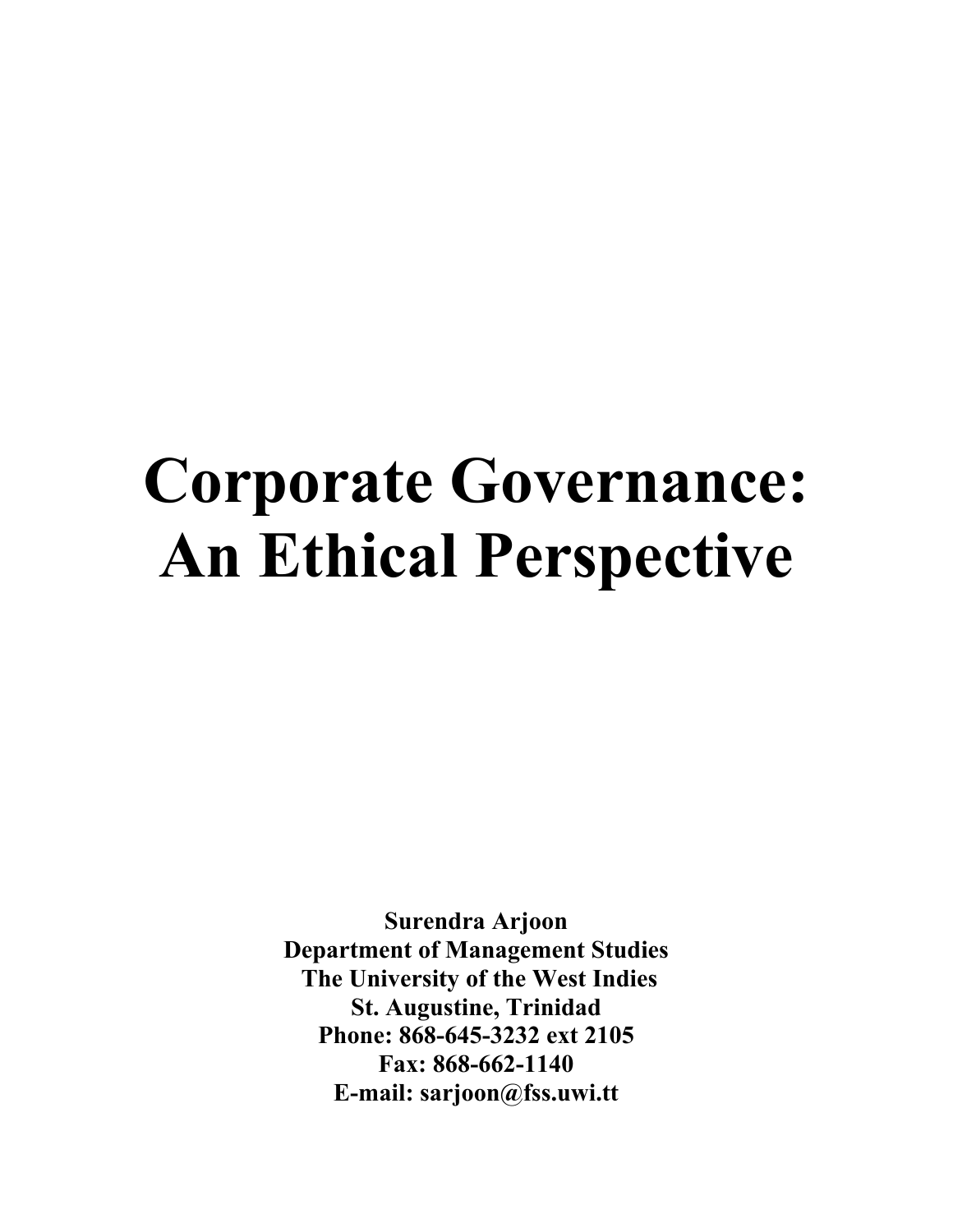## **Abstract**

This paper discusses corporate governance issues from a compliance viewpoint. It makes a distinction between legal and ethical compliance mechanisms and shows that the former has clearly proven to be inadequate as it lacks the moral firepower to restore confidence and the ability to build trust. The concepts of *freedom of indifference* and *freedom for excellence* provide a theoretical basis for explaining why legal compliance mechanisms are insufficient in dealing with fraudulent practices and may not be addressing the real and fundamental issues that inspire ethical behavior. Ethical compliance mechanisms are addressed from a virtue ethics perspective, in particular, the role of the cardinal virtues in governance is discussed. Some graphical points of reflection on the cardinal virtues from the works of Saint Josemarίa Escrivá, who was known for his outstanding capacity for organization and governance, are presented. The tendency to overemphasize legal compliance mechanisms may result in an attempt to substitute "*accountability*" for "*responsibility*" and may also result in an attempt to legislate morality. The focus of the virtues in governance is to establish a series of practical responses which depend on the consistent application of core values and principles as well as commitment to ethical business practice

**Key words:** Corporate Governance, Virtue Ethics, Natural Law Ethics, Compliance Mechanisms, Cardinal Virtues.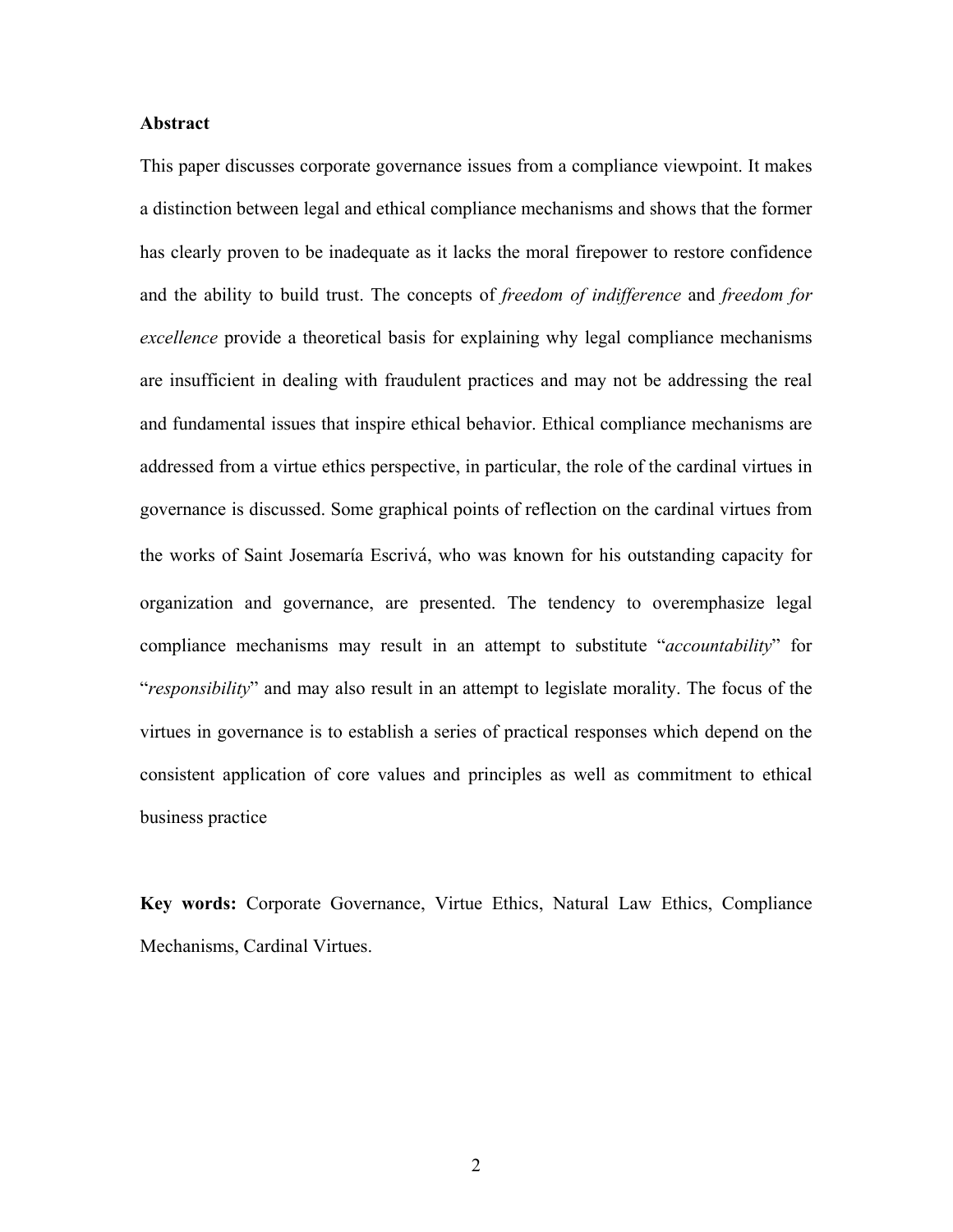#### **1. Introduction**

Over the last two decades, corporate governance has attracted a great deal of public interest because of its apparent importance for the economic health of corporations and society in general. The headlines of the previous two years in particular portrayed a sad story of corporate ethics (or lack thereof): WorldCom, Anderson, Merrill Lynch, Enron, Martha Stewart, Global Crossing, Qwest Communications, Tyco International, Adelphia Communications, Computer Associates, Parmalat, Putnam, Boeing, Rite Aid, Xerox ... Falling stock markets, corporate failures, dubious accounting practices, abuses of corporate power, criminal investigations indicate that the entire economic system upon which investment returns have depended is showing signs of stress that have undermined investor's confidence. Some corporations have grown dramatically in a relatively short time through acquisitions funded by inflated share prices and promises of even brighter futures (many of these corporations have now failed). In others, it seems as if the checks and balances that should protect shareholder interests were pushed to one side, driven by a perception of the need to move fast in the pursuit of the bottom line. While some failures were the result of fraudulent accounting and other illegal practices, many of the same companies exhibited actual corporate governance risks such as conflicts of interest, inexperienced directors, overly lucrative compensation, or unequal share voting rights (Anderson and Orsagh, 2004). In the face of such scandals and malpractices, there has been a renewed emphasis on corporate governance.

Corporate governance covers a large number of distinct concepts and phenomenon as we can see from the definition adopted by Organization for Economic Cooperation and Development (OECD) – "*Corporate governance is the system by which business*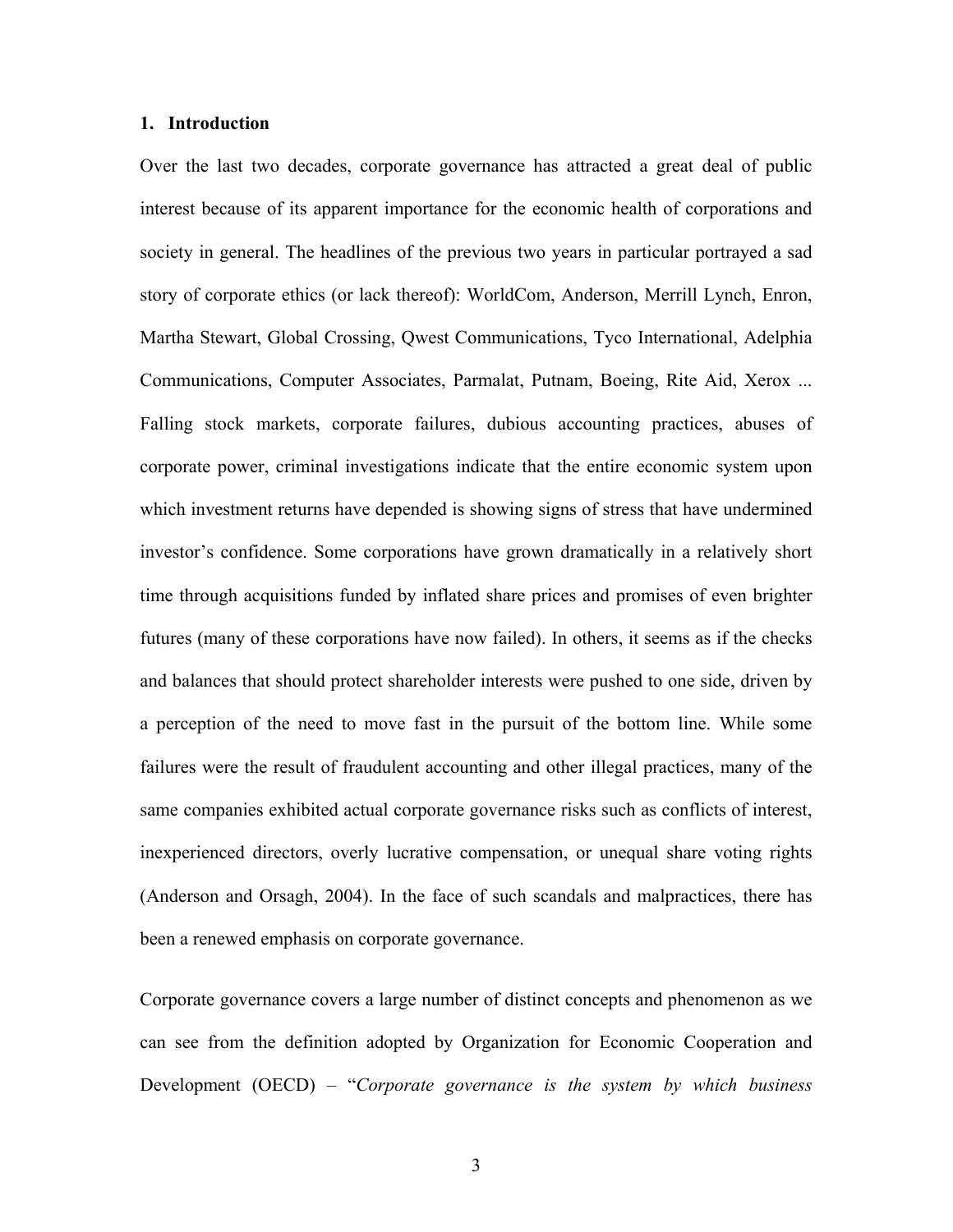*corporations are directed and controlled. The corporate governance structure specifies the distribution of rights and responsibilities among different participants in the corporation, such as, the board, managers, shareholders and other stakeholders and spells out the rules and procedures for making decisions in corporate affairs. By doing this, it also provides the structure through which the company objectives are set and the*  means of attaining those objectives and monitoring performance<sup>"1</sup>. From this definition we see that corporate governance includes the relationship of a company to its shareholders and to society; the promotion of fairness, transparency and accountability; reference to mechanisms that are used to "*govern*" managers and to ensure that the actions taken are consistent with the interests of key stakeholder groups. The key points of interest in corporate governance therefore include issues of transparency and accountability, the legal and regulatory environment, appropriate risk management measures, information flows and the responsibility of senior management and the board of directors. Many companies in the US have adopted legal compliance mechanisms which address ethics or conduct issues in formal documents (Weaver et al 1999), but much of this activity has been attributed to the 1991 U.S. Sentencing Commission's Guidelines for organizational defendants which prescribe more lenient sentences and fines to companies that have taken measures to prevent employee misconduct (Metzger et al, 1994 and Paine, 1994). From an ethical dimension, at a fundamental level, the key issues of corporate governance involve questions concerning relationships and building trust (both within and outside the organization).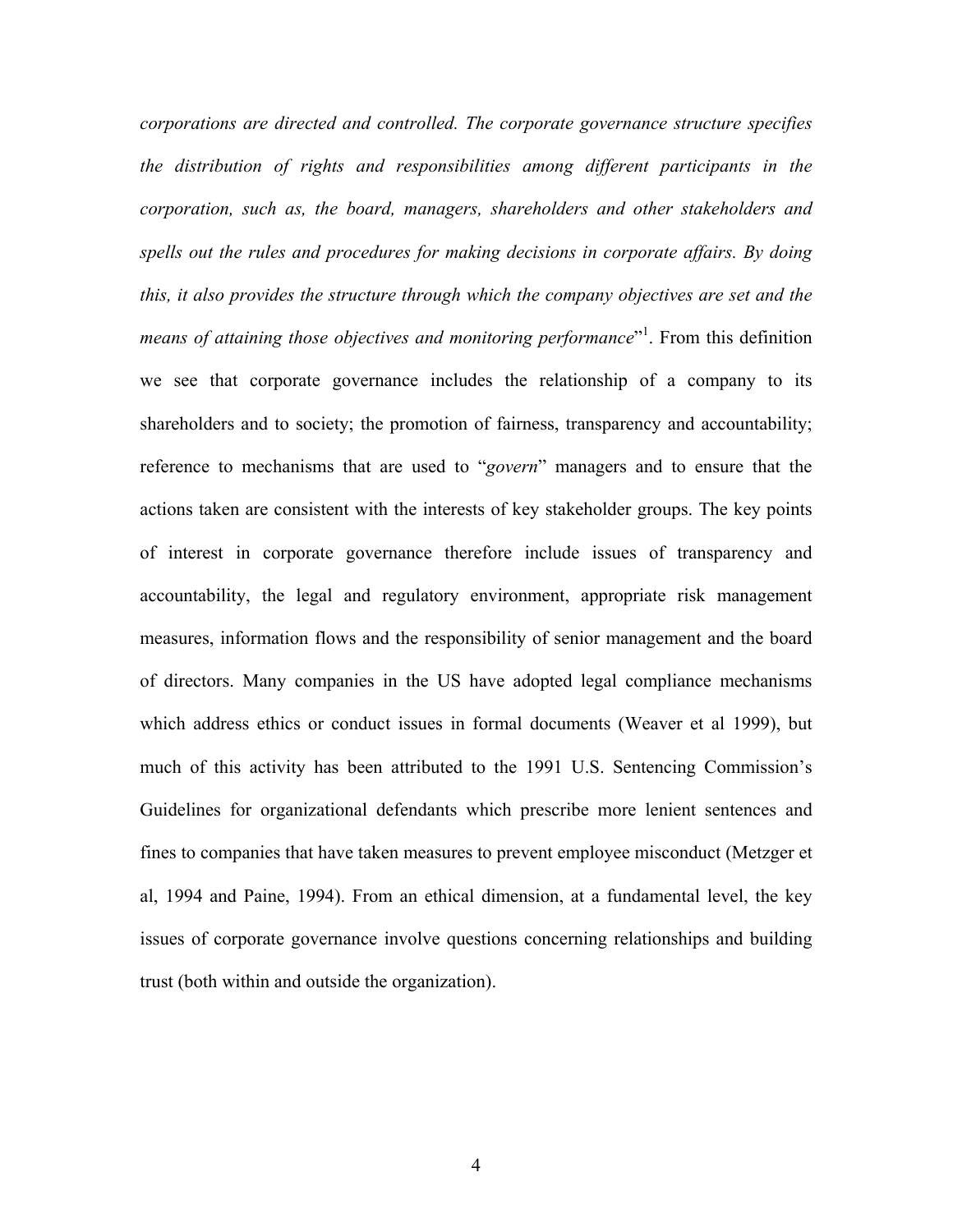Harshbarger and Holden (2004) point out that while many of the governance issues that organizations face are not new, the environment in which they confront them is more challenging than ever: State and Federal law enforcement have applied significantly increased resources and a more aggressive philosophy toward confrontation of governance lapses; the media spotlight has increased awareness among those constituents directly affected as well as the business community as a whole; shareholder proposals are taken more seriously; and the judiciary has demonstrated its willingness for a more stringent definition of good faith. As well, there are a number of factors that have brought ethical issues into sharper focus, including globalization, technology and rising competition. Van Beek and Solomon (2004) also note the ability to deliver a professional service will necessarily take place in an environment in which there is an increasing tendency towards individuality, while society as a whole becomes more global. The new realities of corporate governance show that no entity or agent is immune from fraudulent practices<sup>2</sup> and have altered the way companies operate; they have re-defined the baseline for what is considered prudent conduct for businesses and executives (Dandino, 2004).

## **2. Legal and Ethical Compliance Mechanisms**

## *Legal Compliance Mechanisms*

The difficulty with legal compliance mechanisms is that many abuses that have enraged the public are entirely legal, for example, companies can file misleading accounting statements that are in complete compliance with generally accepted accounting principles (GAAP). France et al (2002) point out that laws regulating companies are ambiguous, that juries have a hard time grasping abstract and sophisticated financial concepts (for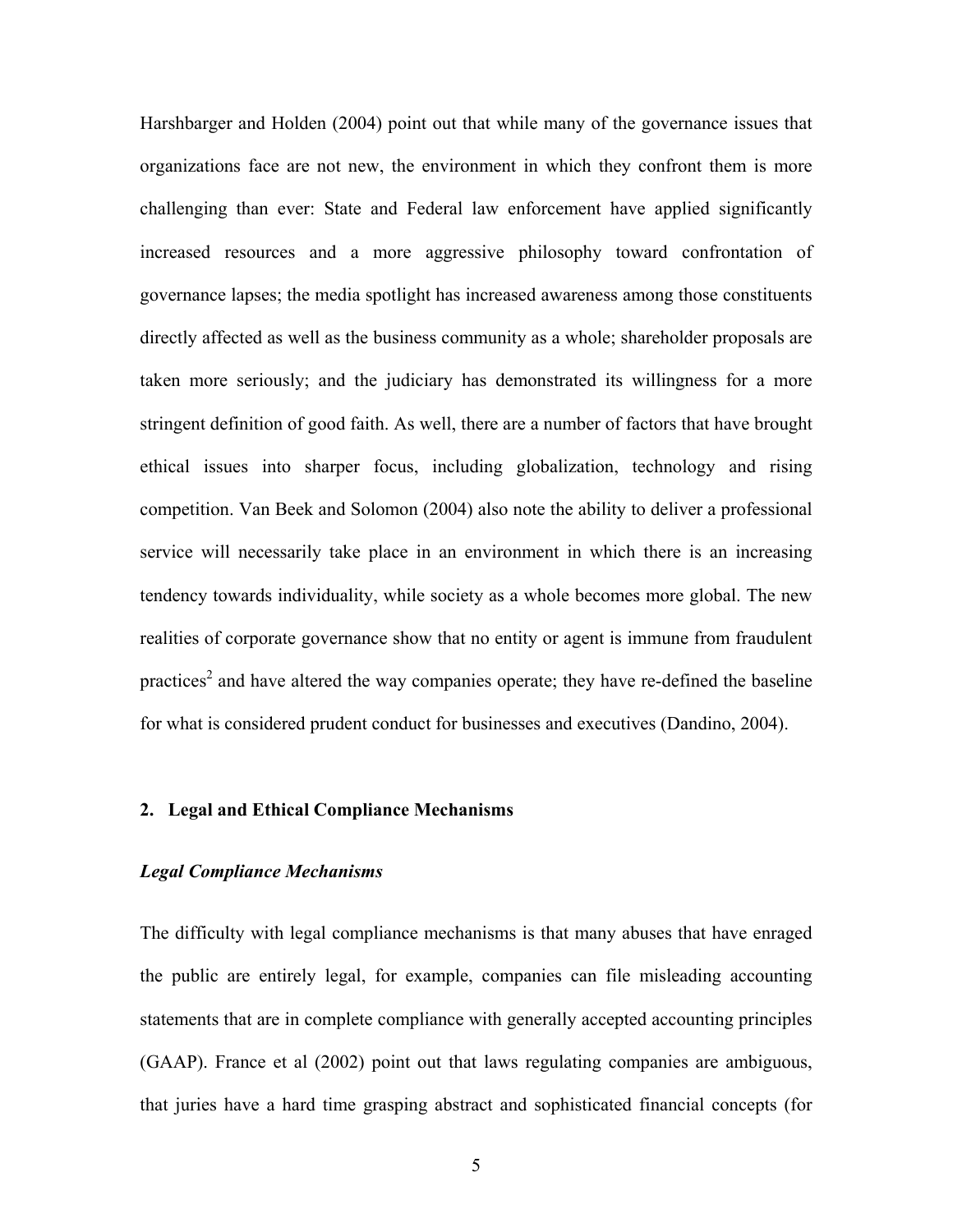example, special-purpose entities or complex derivatives), well-counseled executives have plenty of tricks for distancing themselves from responsibilities (Enron and the individual officers all deny they've broken any laws), and the fact that criminal law applies only to extreme cases so violations are hard to enforce. Based upon in-depth interviews with 30 graduates of Harvard MBA program, Badaracco and Webb (1995) revealed several disturbing patterns. First, young managers received explicit instructions from their middle-manager bosses or felt strong organizational pressures to do things that they believed were sleazy, unethical, or sometimes illegal. Second legal compliance mechanisms (corporate ethics programs, codes of conduct, mission statements, hot lines, and so on) provided little help in such environments. Third, many of the young managers believed that their company's executives were out-of-touch on ethical issues; either they were too busy or because they sought to avoid responsibility. Finally, the young managers resolve the dilemmas they faced largely on the basis of personal reflection and individual values, not through reliance on corporate credos or company loyalty.

Although the accounting profession has always had a strong focus on internal controls, recent spectacular business failures, which have undermined auditors' credibility in their reporting function, have eroded public confidence in the accounting and auditing profession. Brief et al (1997) found that 87% of accountants surveyed were willing to misrepresent financial statements in at least one case when presented with seven financial reporting dilemmas. This has led to new and more stringent applications of standards<sup>3</sup>. The problems of the professions (law, accounting, medicine) we are witnessing today are not endemic to the industry. They are part of the problems we are witnessing today in the wider society: sports, business, government and politics, education, and so on. Many of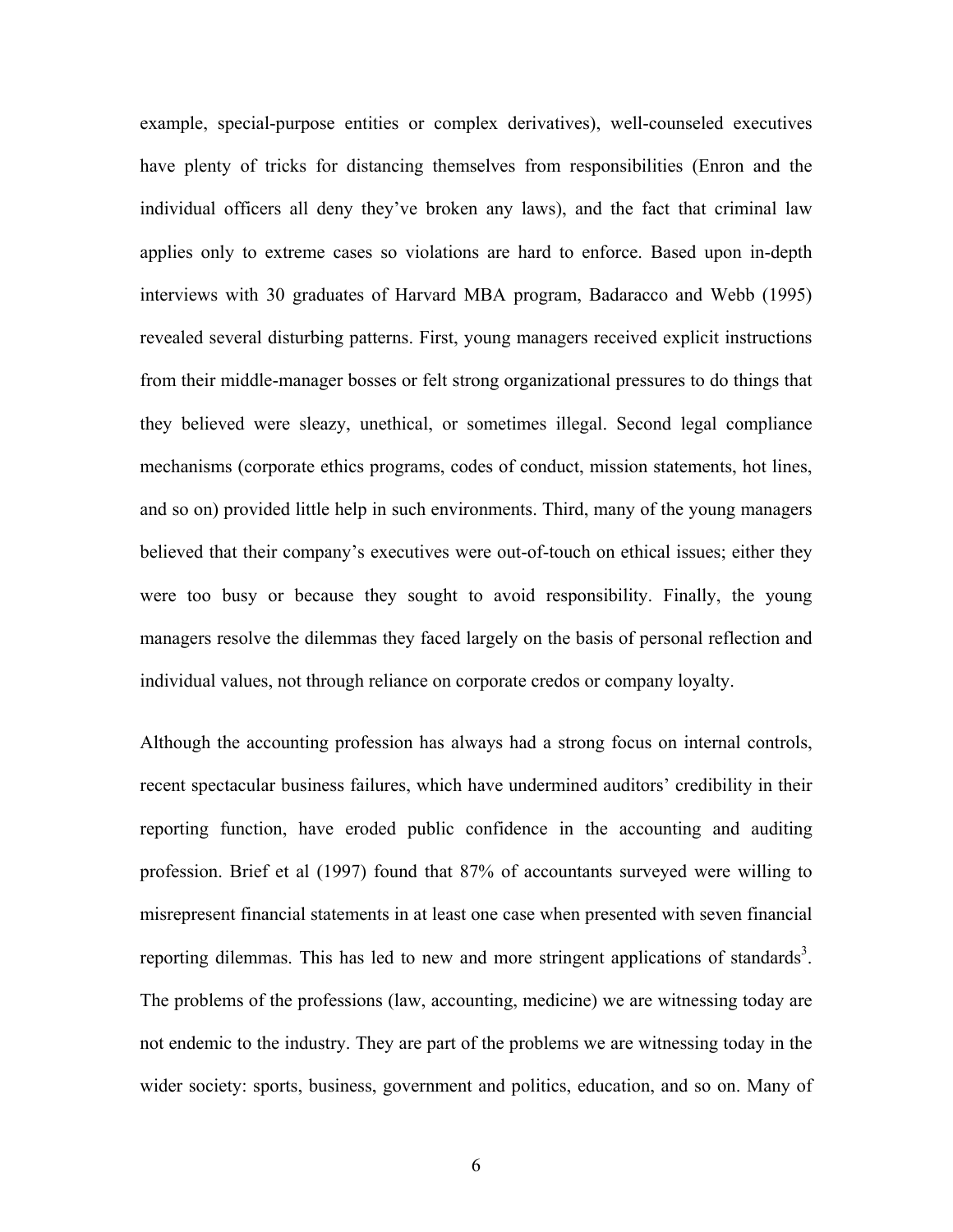us, however, are concerned about the lack of ethics in the business world, particularly in the financial system, since there are greater incentives for unethical conduct. As a result of many scandals, there has been a renewed interest and focus on legal compliance mechanisms. For example, the Sarbanes-Oxley<sup>4</sup> law contains proposals that increase chief executive officers accountability for financial statements, increases penalty for fraud, makes chief executive officers and chief financial officers sign off financial statements, strengthens the role of the audit committee, and bans several types of nonaudit consulting services by outside auditors. Auditors are required to give reports to audit committees on critical accounting policies and practices, information on alternative treatments of financial information, and bring to attention any material written communications with management (which could include disagreements as to the presentation of a company's accounts). The New York Stock Exchange and Nasdaq listing requirements purport to strengthen boards independence by requiring a majority of independent directors, requiring executive sessions, and tightening the definition of independence.

Ironically, Weisul and Merritt (2002) in surveying 1100 college students on 27 US campuses found that although the students were disturbed by recent corporate scandals (some 84% believed that the US is having a business crisis and 77% think CEOs should be held personally responsible for it), 59% of the same students admitted that they had cheated on a test and only 19% say they would report a classmate who cheated. Although a necessary component of corporate governance, legal compliance mechanisms have clearly proven to be inadequate; they lack the moral firepower to restore confidence and the ability to rebuild trust in the corporation. Termes (1995) compares ethical compliance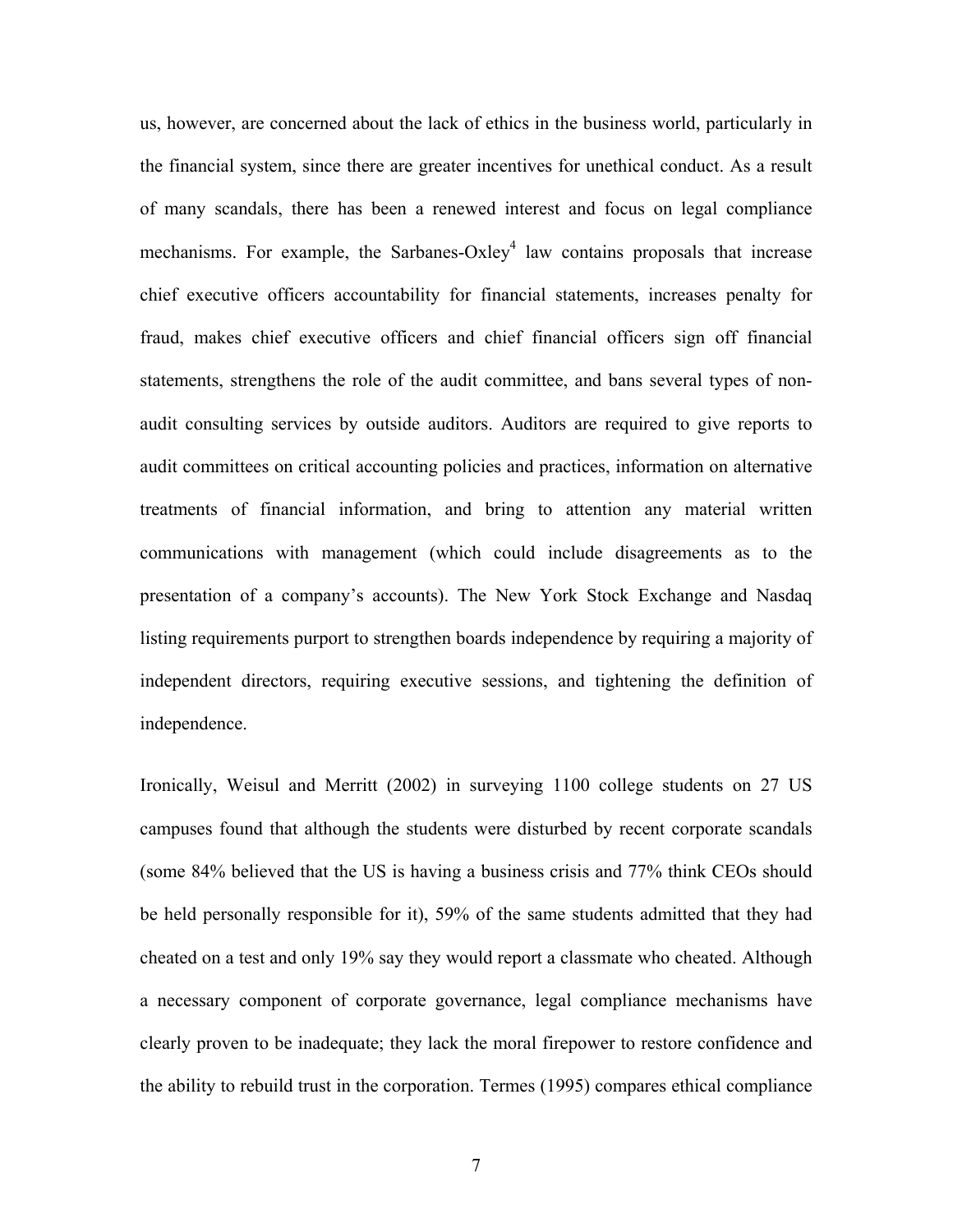mechanisms (virtues) versus legal compliance mechanisms (codes) and concludes that the ethical functioning of financial institutions cannot be trusted to the imposition of codes of ethical conduct but the only way in which companies can be ethical is for people to be ethical.

#### *Ethical Compliance Mechanisms*

Trevino et al (1999) study found that specific characteristics of legal compliance programs matter less than broader perceptions of the program's orientation toward values and ethical aspirations. They found that what helped the most are consistency between policies and actions as well as dimensions of the organization's ethical climate such as ethical leadership, fair treatment of employees, and open discussion of ethics. On the other hand, what hurts the most is an ethical culture that emphasizes self-interest and unquestioning obedience to authority, and the perception that legal compliance programs exist only to protect top management from blame. With respect to the issues of ethical leadership, Collins (2001) examined the character traits of effective business leaders in the culture of eleven companies that transformed themselves from good solid businesses into great companies that produced phenomenal and sustained returns for their stockholders. Every one of the companies he profiled during the critical period in which it was changing from good to great has what he termed "*Level 5*" leadership which was his top ranking for executive capabilities. Leaders in all companies exhibited the traits of fanatical drive and workmanlike diligence, but Level 5 leaders were also people of integrity and conscience who put the interest of their stockholder and their employees ahead of their own self-interest.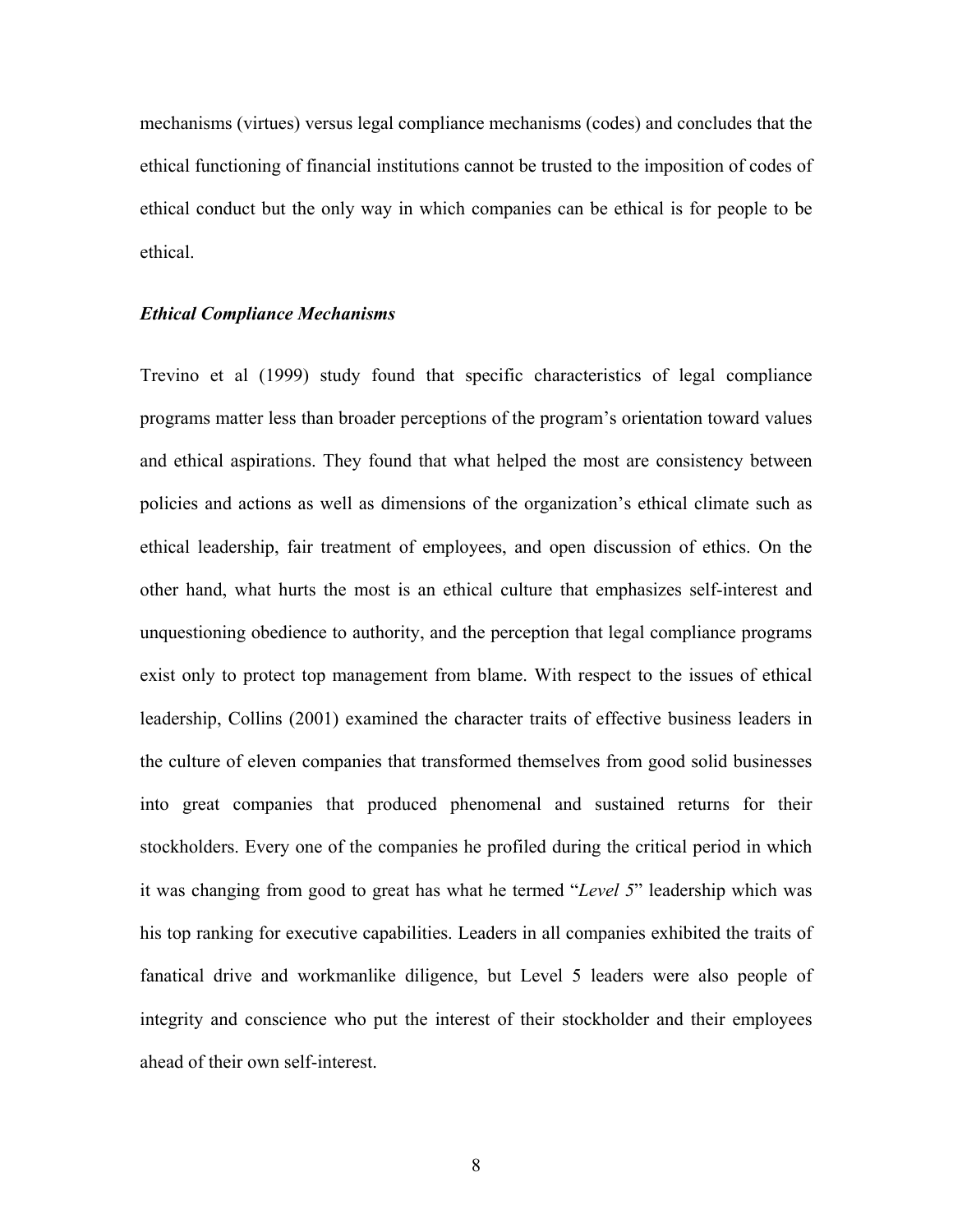Byrne (2002) pointed out that following the abuses of recent times, executives are learning that trust, integrity, and fairness do matter and are crucial to the bottom line. Corporate leaders and entrepreneurs somehow forgot that business is all about values and are now paying the price in a downward market with a loss of investor confidence. Byrne (2002) also noted that in the post-Enron, post-bubble world, the realization that many companies played fast and loose with accounting rules and ethical standards and which allowed performance to be disconnected from meaningful corporate values, is leading to a re-evaluation of corporate goals, values and purpose. What's emerging is a new model of the corporation in which corporate cultures will change in a way that puts greater emphasis on integrity and trust. Such changes would include the diminishing of the single-minded focus on "shareholder value" which measures performance on the sole basis of stock price; the elevation of the interests of employees, customers, and their communities; a reassessment of executive pay to create a sense of fairness; a resetting of expectations so that investors are more realistic about the returns a company can legitimately and consistently achieve in highly competitive markets.

There is little doubt that corporate culture contributed to and is at the heart of the recent scandals and transgressions. Hansen (2004) doubts whether legal compliance mechanisms alone can show the way to business probity and points out the need to ask some basic questions: Are Sarbanes-Oxley and the mandated reforms being made likely to achieve the desired goal? Will our efforts foster a more ethical business environment or is it likely that much of the effort will be directed to formulaic conformity with the appearance of ethical probity? Will corporations be prompted merely to offer empty clichés in their public embrace of integrity (e.g. some corporations might think that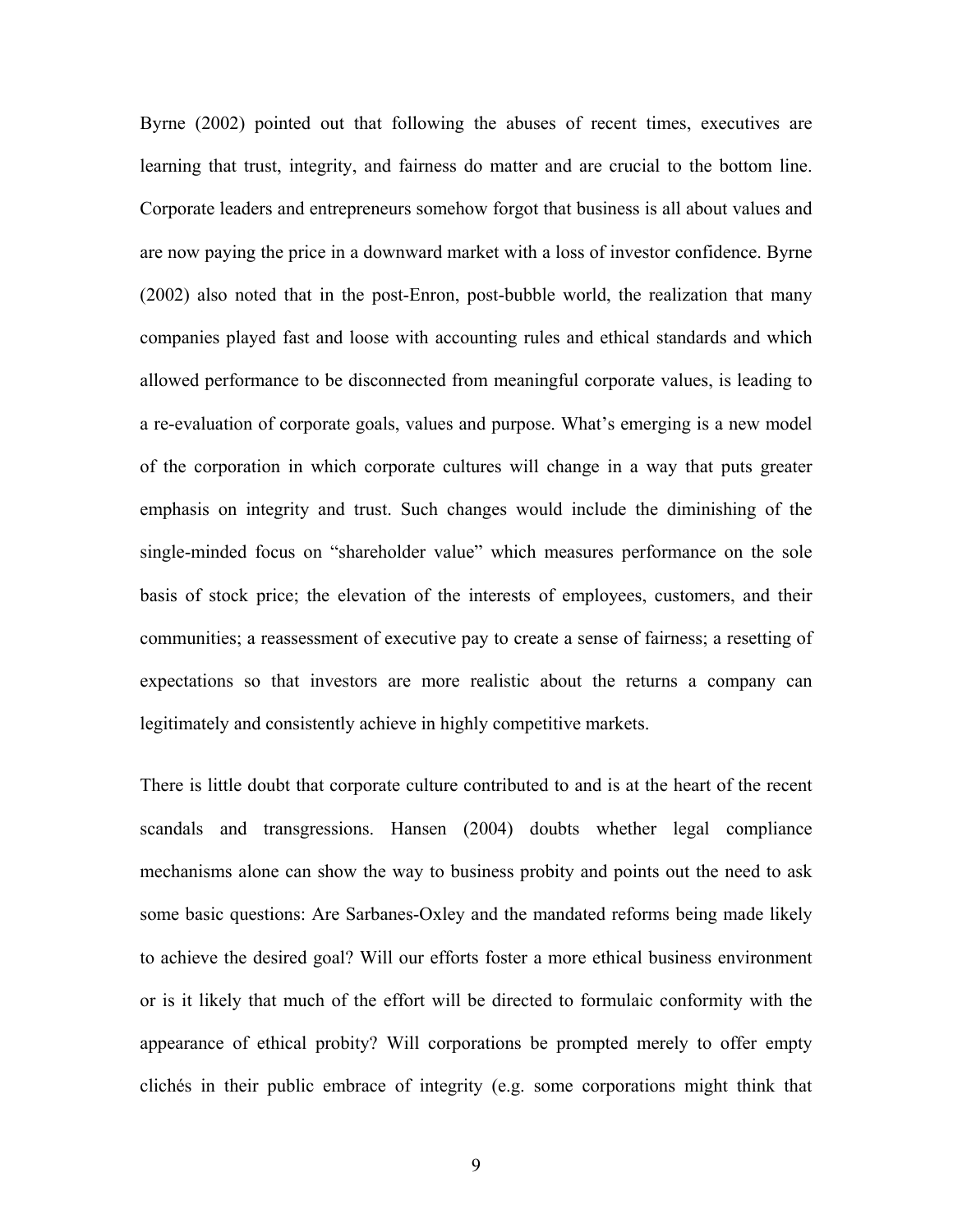rewriting their value statement in a larger font size might somehow translate into a more impassioned ethical commitment)? Hansen (2004) also points out that more explicit recognition of the role of culture in an organization may be forthcoming since the challenge is to ascertain whether a corporation's compliance program is merely a "*paper program"* or whether it was designed and implemented in an effective manner. A cultural norm that reinforces the importance of compliance is one measure of a real compliance program as opposed to one that merely exists on paper (e.g. Does the company treat employees fairly? Is it honest in its business dealings? etc.)

At the core of the current debate over corporate governance is the issue whether managers of corporations should serve the interests of shareholders or the interests of all stakeholders (employees, creditors, suppliers, customers, community, shareholders). This issue is related to a more fundamental question of the nature and purpose of the firm (is it an entity, an aggregate of individuals, a nexus of private contracts?). Two essentially different models of corporate governance can be identified: the model based on the maximization of shareholder value and the model of social responsibility<sup>5</sup>. Ambrosio and Toth (1998), using a natural ethical framework, show that the latter is more coherent with human nature as the natural law perspective posits the primacy of ethics over politics, law and economics. Economics cannot be divorced from ethics anymore than law, politics, education can (Arjoon and Gopaul, 2003). Natural law ethical theory provides a framework to address the moral dimension of human action, serves as a guide to those directly responsible for corporate governance, judges whether particular corporate actions are consistent with legal obligations, and provides the grounds for a moral critique of existing laws and practices related to corporate governance. The shareholder wealth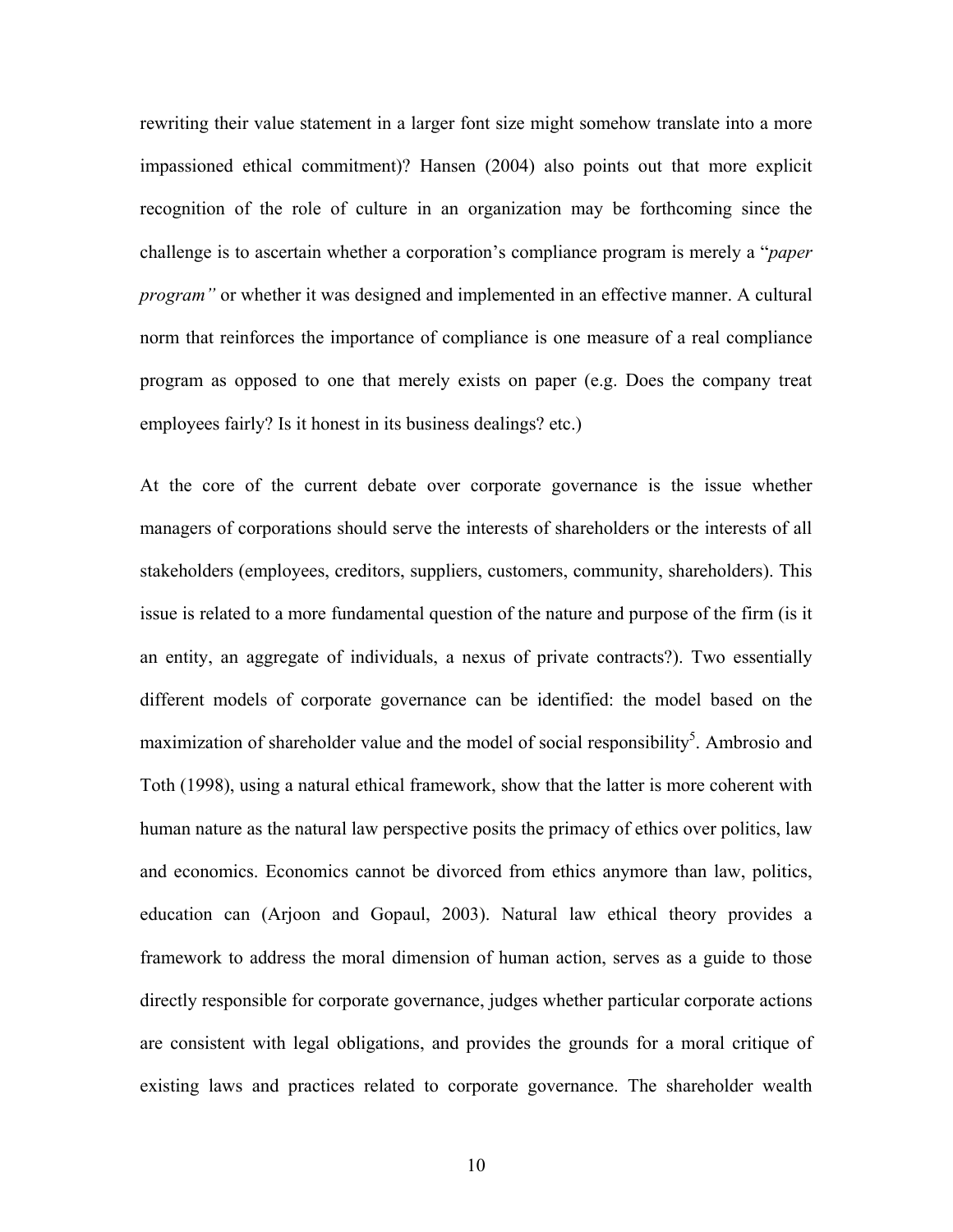maximization model deflects attention from the ethical questions and the concern for values. Related to the first principle of natural law ethics (do good and avoid evil) is virtue ethics (be virtuous and avoid vices), which provides more positive principles for the practice of corporate governance.

#### *Legal vs. Ethical Compliance Mechanisms*

Kleining (1999) observes that despite certain congruities and convergences, there are some very important differences in the character and content of ethical and legal requirements which can help us understand why ethics is accorded a normative primacy in practical affairs and legality is to be judged by reference to ethics (not vice versa). Specifically, law is concerned primarily with conduct and ethical requirements are centrally concerned with reasons, motives, intentions, and more generally with the character that expresses itself in conduct. Ethics therefore is concerned with what we are and not just what we do. Also, law is jurisdictionally limited since what is legitimately required in one state or country may differ from another, whereas ethical values are inclined to be more universal. Kidder (1995) defines ethics as "*obedience to the unenforceable*". Longstaff (1986) argues that an overemphasis on legal compliance mechanisms<sup>6</sup> could be at the expense of ethical reflection since people may have less reason to form their own opinions and take personal responsibility for the decisions they make. This could result in a subtle substitution of "*accountability*" for "*responsibility*". Table 1 shows the differences between the legal compliance and the ethical compliance approaches.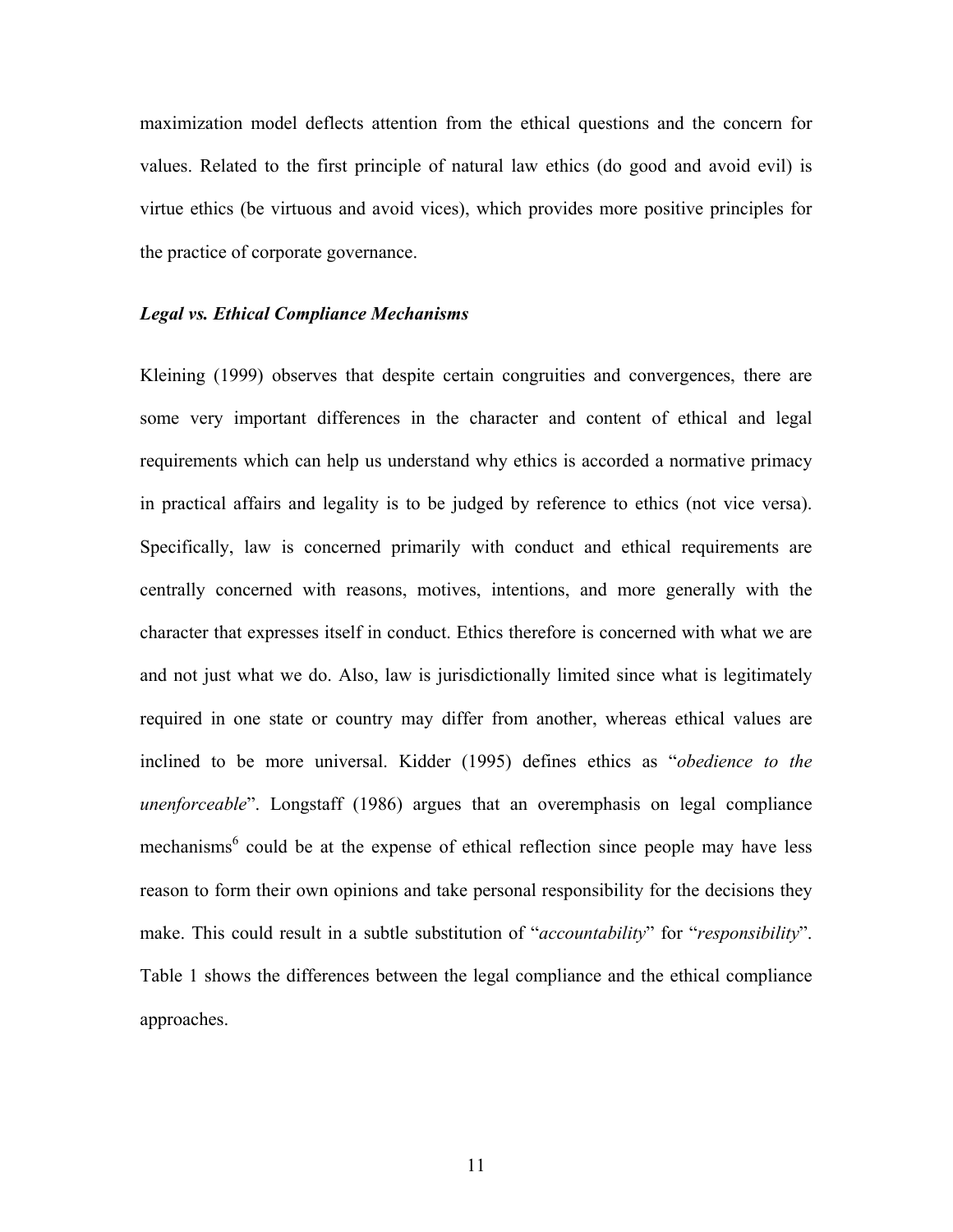| <b>Factors</b>                | Legal                       | <b>Ethical</b>              |
|-------------------------------|-----------------------------|-----------------------------|
| Ethos                         | Regards ethics as a set of  | Defines ethics as a set of  |
|                               | limits and something that   | principles to guide choices |
|                               | has to be done              |                             |
| Objectives                    | Geared toward preventing    | Geared toward achieving     |
|                               | unlawful conduct            | responsible conduct         |
| Method                        | Emphasizes rules and uses   | Treats ethics as infused in |
|                               | increased monitoring and    | business practice           |
|                               | penalties to enforce these  | (leadership, core systems,  |
|                               | rules                       | decision-making processes,  |
|                               |                             | etc)                        |
| <b>Behavioral Assumptions</b> | Rooted in deterrence theory | Rooted in individual and    |
|                               | (how to prevent people)     | communal values (both       |
|                               | from doing bad things by    | material and spiritual)     |
|                               | manipulating the costs of   |                             |
|                               | misconduct)                 |                             |

**Table 1 Differences in Legal and Ethical Compliance Approaches\*** 

\*Adapted from Paine (1996)

The current business environment provides an excellent opportunity to establish an organizational culture that goes beyond mere legal compliance<sup>7</sup>. Harshbarger and Holden (2004) also agree that as the new realities of corporate governance set in, the substance of the new laws and rules must not be lost in the race to comply with their form. They point out that organizations must make a good faith effort to comply not just with the letter of the law, but with the spirit of the new reforms that recognizes three primary benefits: (1) provides organizations with a stronger measure of an inexpensive insurance mechanism and is a strong mitigating factor in any sanction imposed, (2) more accurate information flows to the top enabling more efficient and effective business decisions, and (3) the imprecise reforms offer business leaders the opportunity to emerge with more well defined standards (leaders should be embracing this period of reform as an opportunity to institutionalize their systems).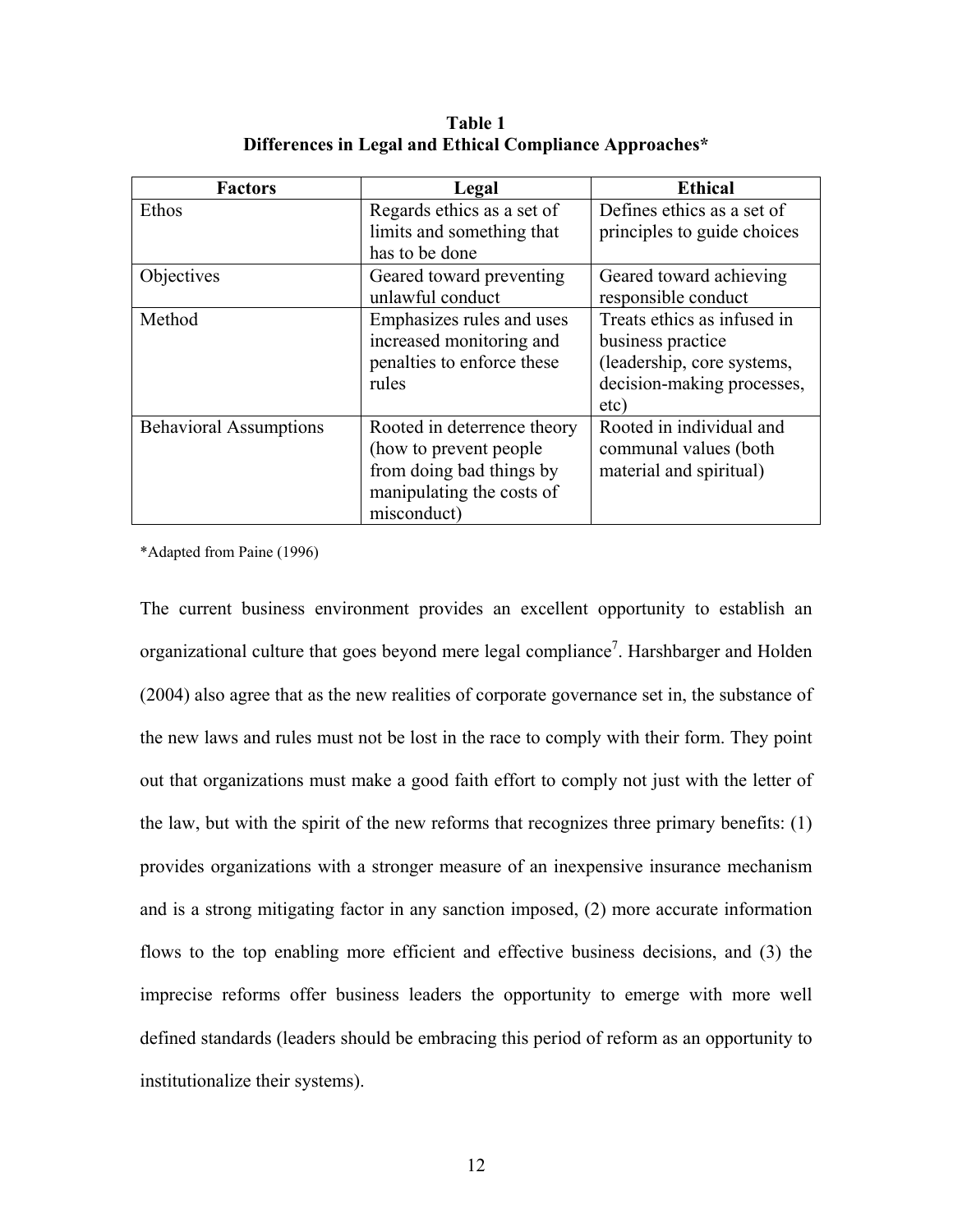Legal compliance mechanisms tend to promote a *freedom of indifference* which corresponds to the *letter of the law* which may not necessarily inspire or instill excellence, whereas, ethical compliance mechanisms promote a *freedom for excellence*  which corresponds to the *spirit of the law* (see Table 2). The former concept of freedom is more seen as an external limit imposed on the agent while the latter governs the dynamism and development of a person's faculties of action and tends toward perfection or happiness of the human person. These concepts of freedom explain why legal compliance mechanisms are insufficient and may not be addressing the real and fundamental issues that inspire ethical behavior. They also provide the theoretical basis for explaining the different moral or ethical behavior that arises from the legal and ethical compliance approaches that is presented in Table 1.

| <b>Freedom of Indifference</b>                      | <b>Freedom for Excellence</b>                    |  |
|-----------------------------------------------------|--------------------------------------------------|--|
| Ability to choose between contraries                | Ability to act with excellence and perfection    |  |
|                                                     | whenever one wishes                              |  |
| Precedes and dominates every natural                | Proceeds from reason and will and from the       |  |
| inclination. Proceeds from the will alone in its    | natural longing for truth, goodness, and         |  |
| " <i>indifferenced</i> " to contraries              | happiness                                        |  |
| Entirely present from the beginning                 | Develops gradually through education             |  |
| Each free act is independently governed by          | Unites one's actions in an ordered whole         |  |
| obedience to the law                                | through a finality (happiness) that ties them    |  |
|                                                     | together interiorly                              |  |
| Virtue is a habit of submission to law              | Virtue is to act with professional excellence    |  |
| Legal compliance is external to freedom, which      | Legal compliance is seen to have an              |  |
| it limits through obligation. It is the work of the | educational role in the growth of freedom. It is |  |
| will of the legislator                              | a work of wisdom and corresponds to one's        |  |
|                                                     | most intimate longings                           |  |
| Engenders legal compliance and obligation.          | Engenders an ethics of happiness and virtue,     |  |
| The question of happiness is extrinsic              | which springs from one's interior inclinations   |  |

**Table 1 Two Forms of Freedom\*** 

\* Adapted from Pinckaers (2001, pp 74).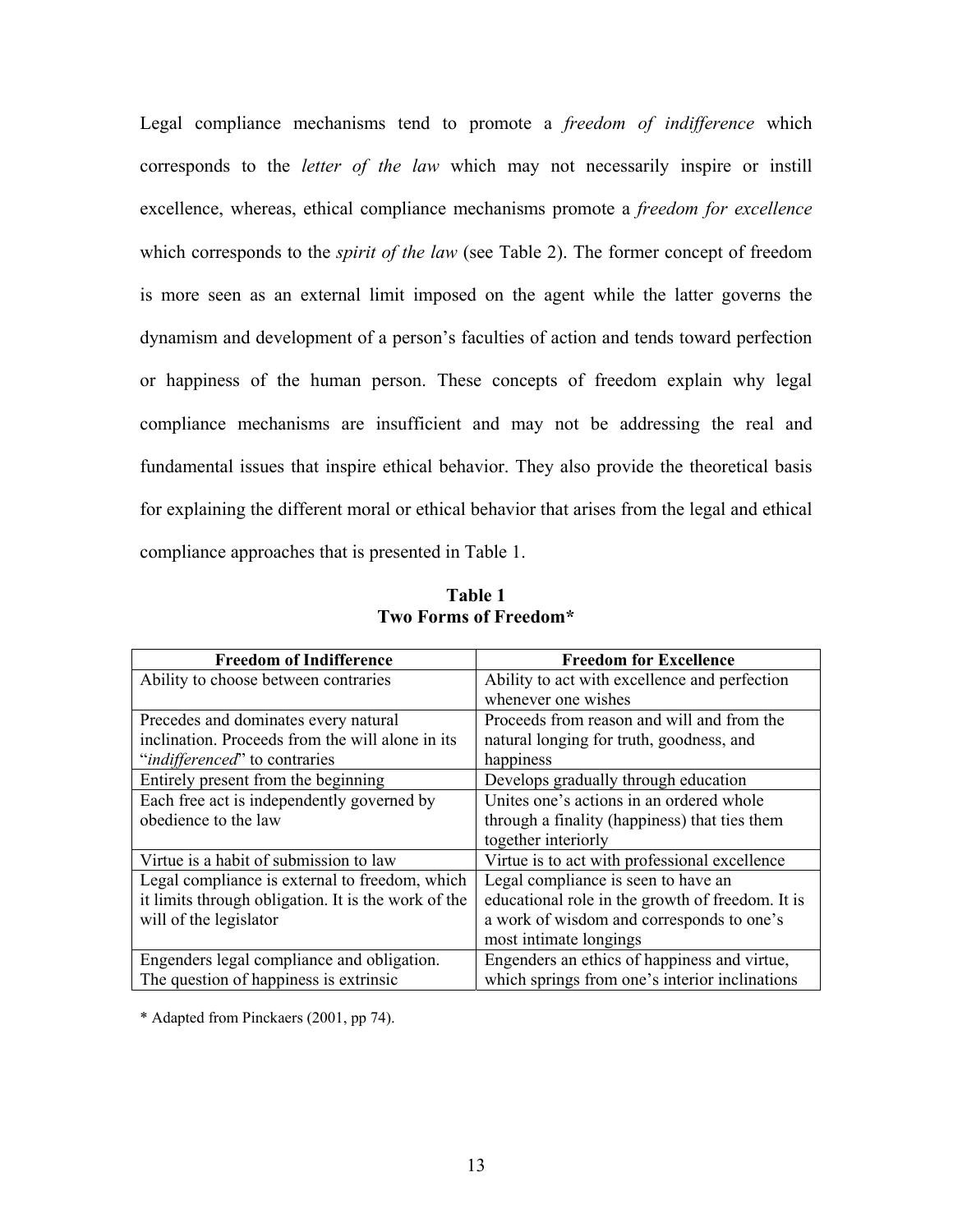Pinckaers (2001) points out that these two distinct conceptions of freedom engender two types of morality: freedom of indifference is the source of moralities of obligation and freedom for excellence inspires moralities of happiness and virtue. Under freedom of indifference one loses sight or is no longer concerned for the bigger picture (the common good or happiness) that would unite all acts in one same intention since each act is viewed as independently governed by obedience to the law. It reduces ethical behavior to cases of conscience (the act of judgment) and presupposes a freedom that can be limited only in its external expression. In this case, virtue loses its formative role and simply becomes a habit of submission to the law. Freedom for excellence, on the other hand, engenders a morality that regards happiness as decisive for the integral ordering of one's life and the formation of one's character. Central to this, are the cardinal virtues which strengthen freedom and refine human actions. Freedom for excellence can be compared with an acquired skill in an art or profession as it is the capacity to produce our acts when and how we wish, like high-quality works that are perfect in their domain. Pinckaers (1995) provide comprehensive discussion of these two concepts of freedom.

Paine (1996) identified an organizational integrity-based stratagem that is more comprehensive and broader than the legal compliance strategy to encourage and support an ethical corporate culture. Four challenges which must be met before an organizational integrity approach can work: (1) developing an ethical framework, (2) aligning practice with principles, (3) overcoming cynicism, and (4) resolving ethical conflicts. In order to create an ethical compass or a framework for integrity, Paine (1994) also suggests a useful starting point is to begin by answering some questions to the four fundamental sources of responsibility: (1) What is the organization's fundamental reason for being –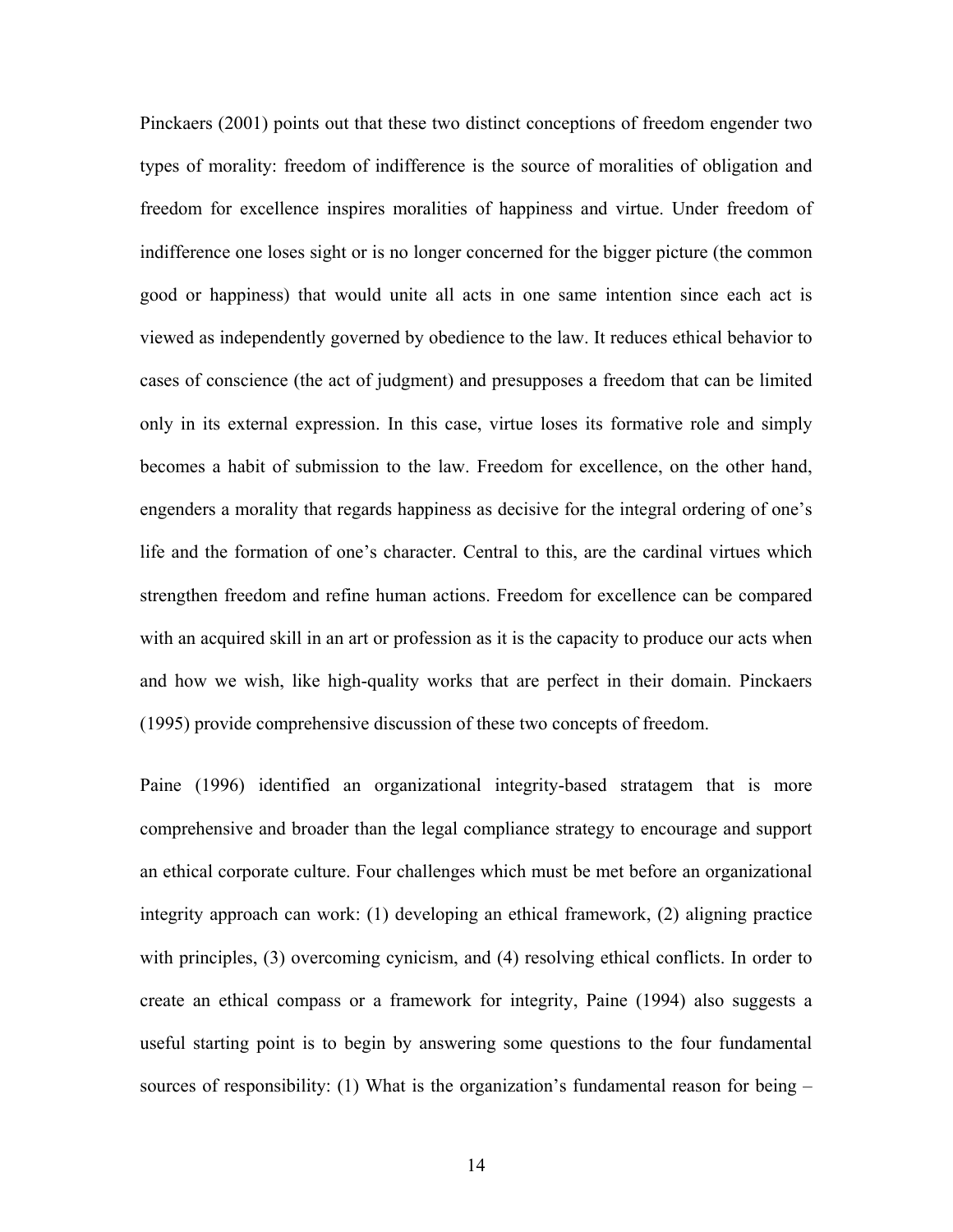its ultimate aim (*purpose*)? (2) Who are the constituencies to whom the company is accountable and on whom it depends for success? What are their legitimate claims and interests (*people*)? (3) What is the organization's authority and ability to act (*power*)? and (4) What are the organization's obligations or duties, as well as its guiding aspirations and ideals (*principle*)?

## **3. The Role of Virtues**

If organizations concentrate on acquiring those virtues which are most useful in the business world, then it will have made great material progress since it attempts to improve employees who, in turn, help the institution to be more profitable. Virtues are traits of character that make a person a happy person, a company a productive and profitable one, a nation a great and fine nation. Virtues are acquired by habituation or repetitive practice. Sporadic bursts of effort do not lead to the attainment of virtue; virtue is attained through continuity of effort, the constancy of trying each day. People who habitually act well continue to do so even when they are confronted with difficulties since virtues sustain them. For example, if one lives the "*heroic minute*" when one awakes in the morning, thereby overcoming laziness from the very first moment of the day, one will find it easier to be diligent in going about one's other duties whether they be large or small. The business of success (both personal and professional) is based upon the increase in virtue.

Virtues are good habits that are acquired by repetition which must follow the rule of right reason (prudence). For example, for a person to acquire the virtue of self-mastery, he or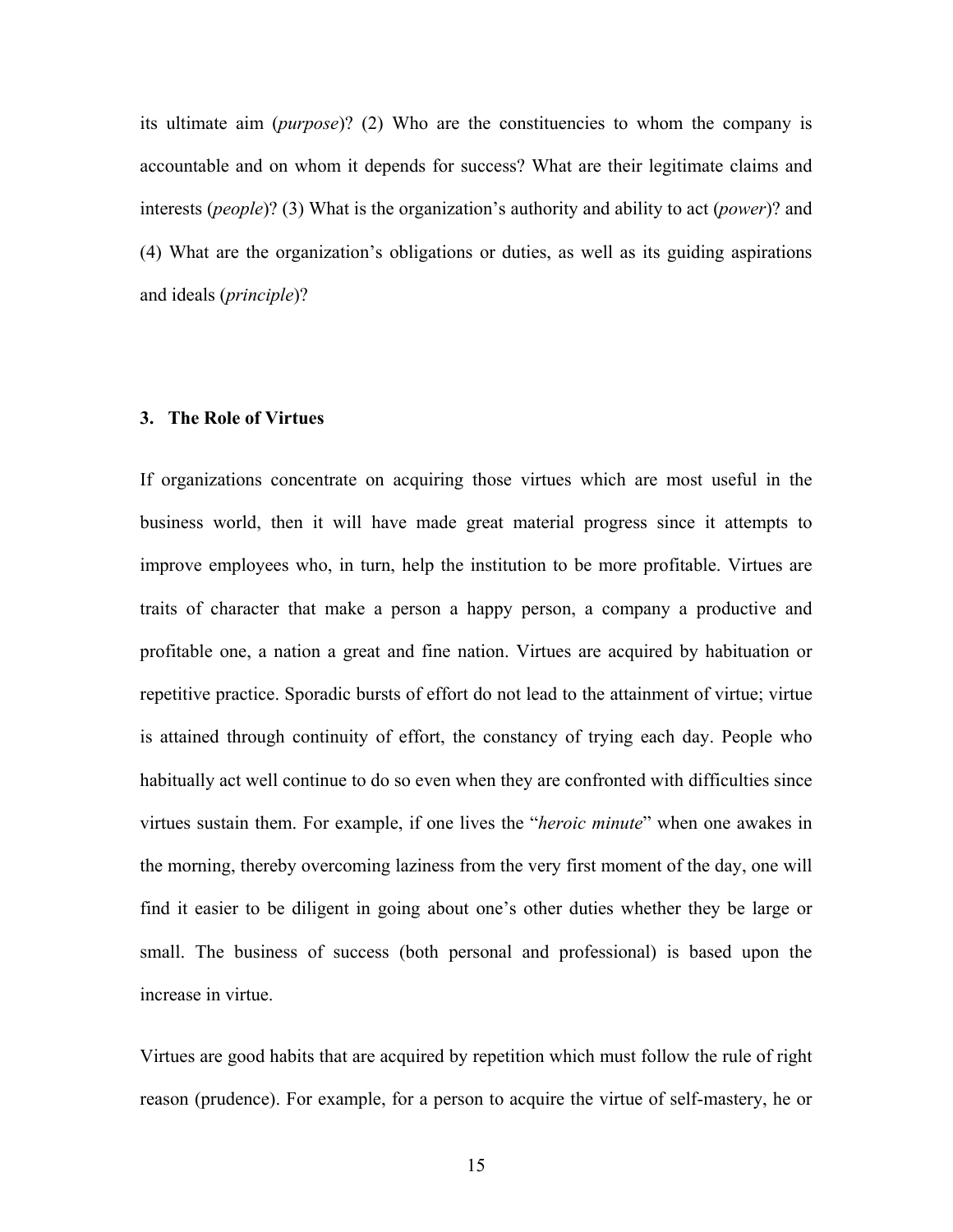she must follow the rules laid down by right reason for the proper use of, for example, food, drink or sex, for the preservation of oneself and the human species. To be virtuous, we must acquire the habit of choosing to act well (that is, we must have a firm and settled disposition to chose good) in a variety of contexts (each different context defines a different virtue). The moral virtues also work according to what Aristotle called the "*golden mean*" of human reason, which is the middle path that reason indicates between two other paths that lead to excess or deficit (this "*middle*" or "*mesortes*" is the summit or peak between the two extremes or vices). Under a virtue-ethics framework, right actions are defined in terms of a mean or intermediate between two extremes or vices. Apart from the virtue of justice, every moral virtue has these two opposites: courage (cowardice – foolhardy), generosity (stinginess – extravagance), humility (vanity – pride), and so on. The acquisition or development of virtues can be compared to that of becoming a good athlete: performance is habitual or consistent, superior performance depends upon the ability to avoid too much or too little, and no one reaches the highest level of athletic performance without intensive practice. Leaders and those responsible for others play a significant role in the development or erosion of virtue in employees and other persons. Crisp and Slote (1998), MacIntyre (1984), and Statman (1997) provide excellent and comprehensive discussions on virtue ethics.

There are fundamental virtues that are essential for any (ethical) decision-making agent. These are the four cardinal virtues (from the Latin *"cardo"* which means hinge): prudence, justice, courage, and self-mastery. These four virtues are the principal natural or moral virtues which coordinate human activity and direct it to the good or fulfillment of a person. The cardinal virtues are the roots from which all other human virtues grow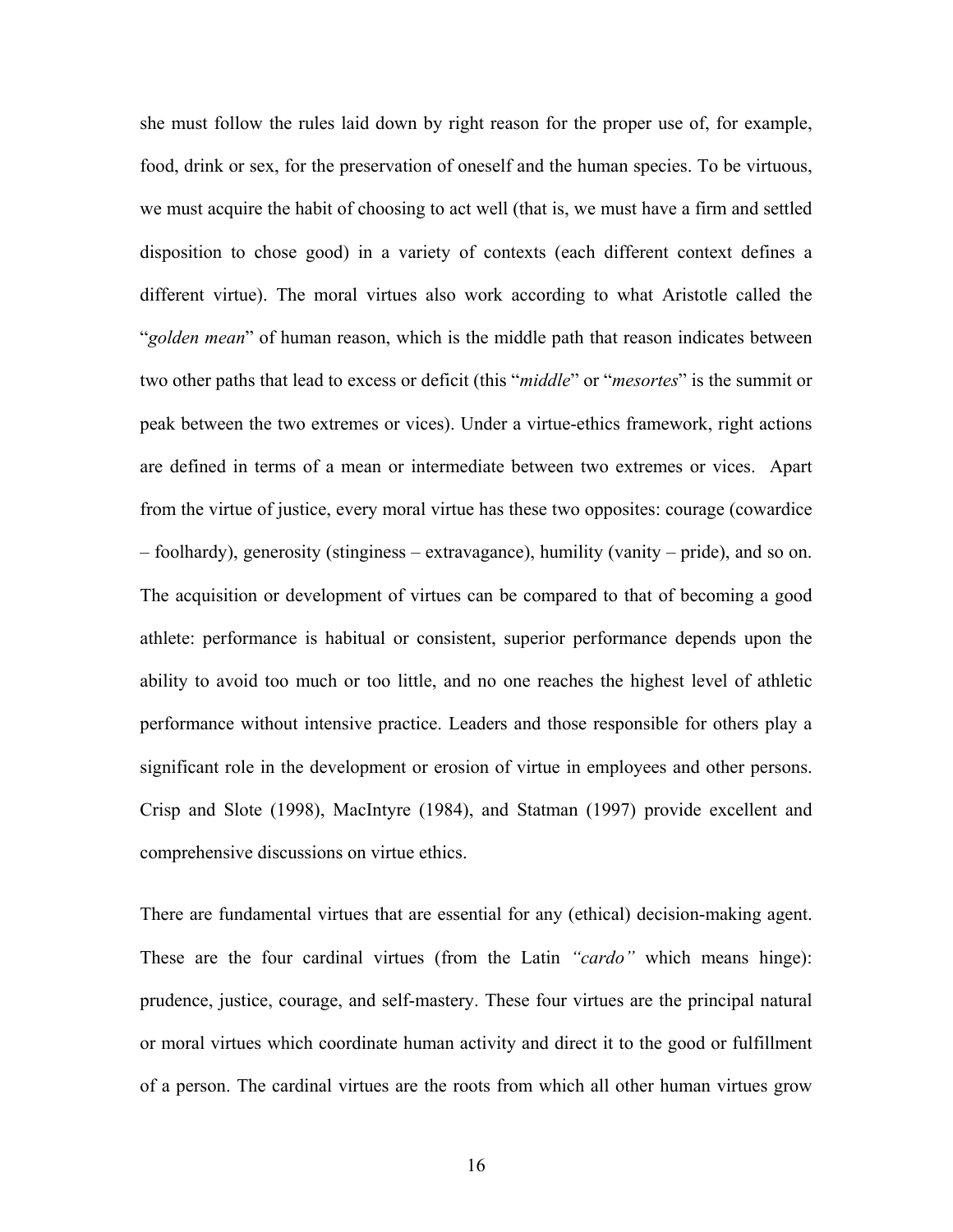because the former perfects all a person's natural powers in their functions in pursuit of good.

Prudence (also called wisdom, good judgment, competence, practical reasoning) is the habit of recognizing good ends and choosing the most effective and efficient means of achieving them. The wise or prudent professional knows what is worth pursuing and chooses the good (legitimate) means. The imprudent person may see what the goals should be but he or she cannot consistently find a good way of accomplishing these goals. There is a notion or vice of what can be termed a "*false prudence*" which leads people to seek only what is useful to their own material well-being; examples of these are deceit, hypocrisy, and self-interested calculation. Prudence is the most important among the cardinal virtues since it is necessary in order to practice the others. Prudence can be equated to good judgment and right reasoning about people and action. The prudent manager has a grasp of the complexity of the business environment and instantiates the other virtues in a concrete situation. For example, an investment portfolio manager needs to offer opportunities of placing funds in financial instruments with appropriate risk. Going too fast means concentrating excessive risk or abusing one's power (managers are not paid to take risk, they are paid to know which risks are worth taking) $\delta$ . In the corporate world, prudence is the virtue necessary to select the most appropriate and effective means to attain the desired outcomes through making the "*right calls*". Prudence in business is fostered by developing a great familiarity, beyond mere intellectual comprehension, with the different elements of business decisions which must be known not only in their principles, but also in their concrete aspects. Gomez (1992) points out that prudence requires an optimization of the past (studying precedents,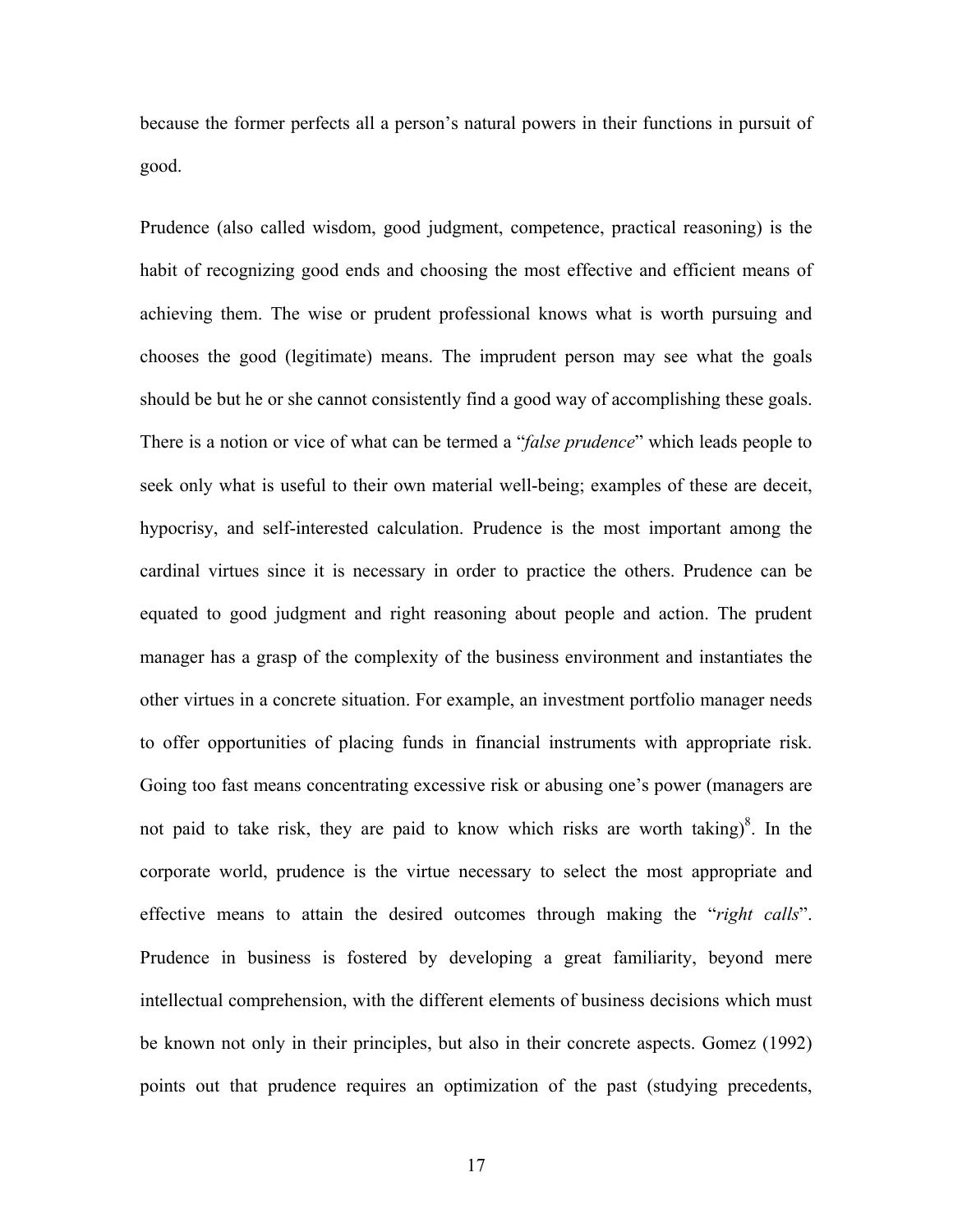weighing previous experience, consultation, retaining what is positive and rejecting what is negative), diagnosis of the present (eye for details, circumspection, understanding of the present, capacity to draw conclusions), and foreseeing the future (reducing risk).

Justice (commonly referred to as fairness) describes a situation or a habit in which one constantly gives others what is their due so they can fulfill their duties and exercise their rights, and at the same time, one tries to see that others do likewise. For instance, the market requires justice in exchange (for example, the payment of a just wage which ought not to be solely determined by the market) and it is a criterion under which we can judge the whole socio-economic system. Justice does not lead us to jump to conclusions or form hasty judgments of others. To live justice is to respect another person's privacy which we need to protect from the curious gaze of outsiders and not divulge in public what ought to remain within the domain of the organization. Many injustices are committed by pronouncing irresponsible judgments; every person and institution has a right to a good name. Calumny, slander, malicious gossip constitute serious unjust assaults against persons and organizations.

Courage (formerly referred to as fortitude) is the habit moderating the emotions of fear or boldness to achieve a rational goal. It is the ability to face and to overcome difficult situations and the power to act even when we are afraid. In a business situation, courage may be required to enable a person to overcome fear consistently and stand up for the rights of others, to venture unpopular criticisms, to relocate incompetent employees, to proceed in difficult downsizing or rightsizing exercises, to participate in politically charged labor-management negotiations, or to take action in worthwhile projects in spite of the risks involved. The courageous person should be contrasted with both the cowardly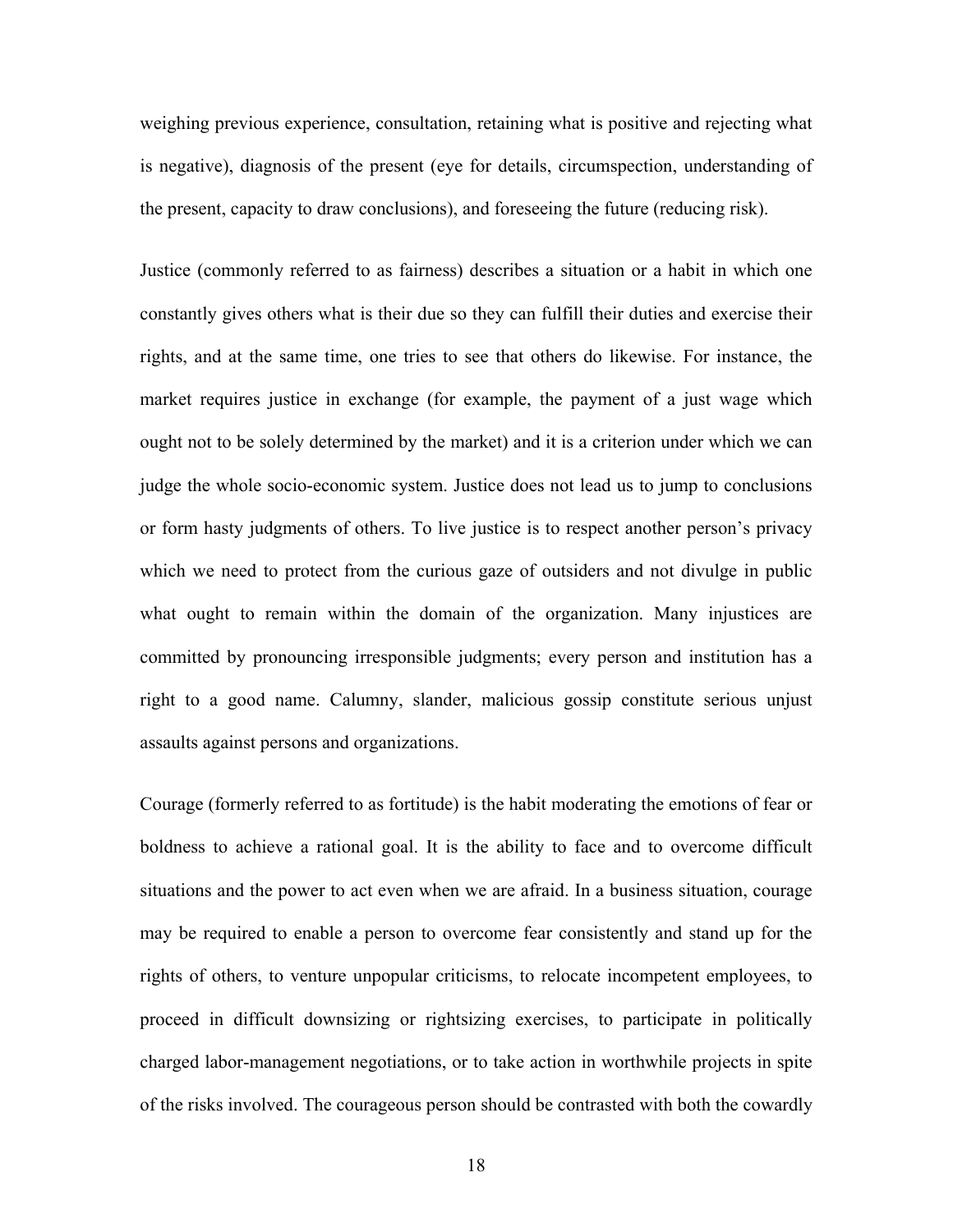and the foolhardy or reckless. Cowardly persons exaggerate the risk or danger of a situation. Foolhardy persons may be insensitive to the risks and dangers, and also suffer from the consequences. Being courageous does not mean that person might never retreat from danger or never assume a risk, but rather that this person's judgment about such situations is consistently sound. It leads one to be patient when unpleasant things happen or in dealing with obstacles, to overcome own whims, selfishness, laziness to face up to the normal obstacles of everyday life, to bear sickness patiently, and to avoid outer display of bitterness, bad temper, gloominess.

Self-mastery (also known as temperance or discipline) is the ability to have control over our tendencies to laziness, anger, complacency, procrastination, and reluctance to fulfill our responsibility. It can be defined as the virtue of moderating the disordered emotions of enjoyment. It is required in business, for example, to overcome pressures to play favorites, to be excessively frugal, or to waste money on luxuries. Self-mastery is also necessary to make good judgments about the allocation of scarce resources.

The human or moral virtues are all related and form a "*single tapestry*". Piper (1966, pp8) describes prudence as the cause, root, mother, measure, precept, guide, and prototype of all ethical virtue. Injustice, cowardice and intemperance run counter to prudence. We cannot be prudent if we don't have the other virtues. If someone always acts cowardly, he or she cannot be a prudent person. On the other hand, if someone is imprudent, then he or she may not be able to make proper decisions that are based on the virtues of courage or justice. There is an interdependent relationship among the cardinal virtues. Moreso, all other moral virtues hinge on these four fundamental virtues: prudence (*hinged to* understanding, docility, shrewdness, etc), justice (*hinged to* order, truthfulness, loyalty,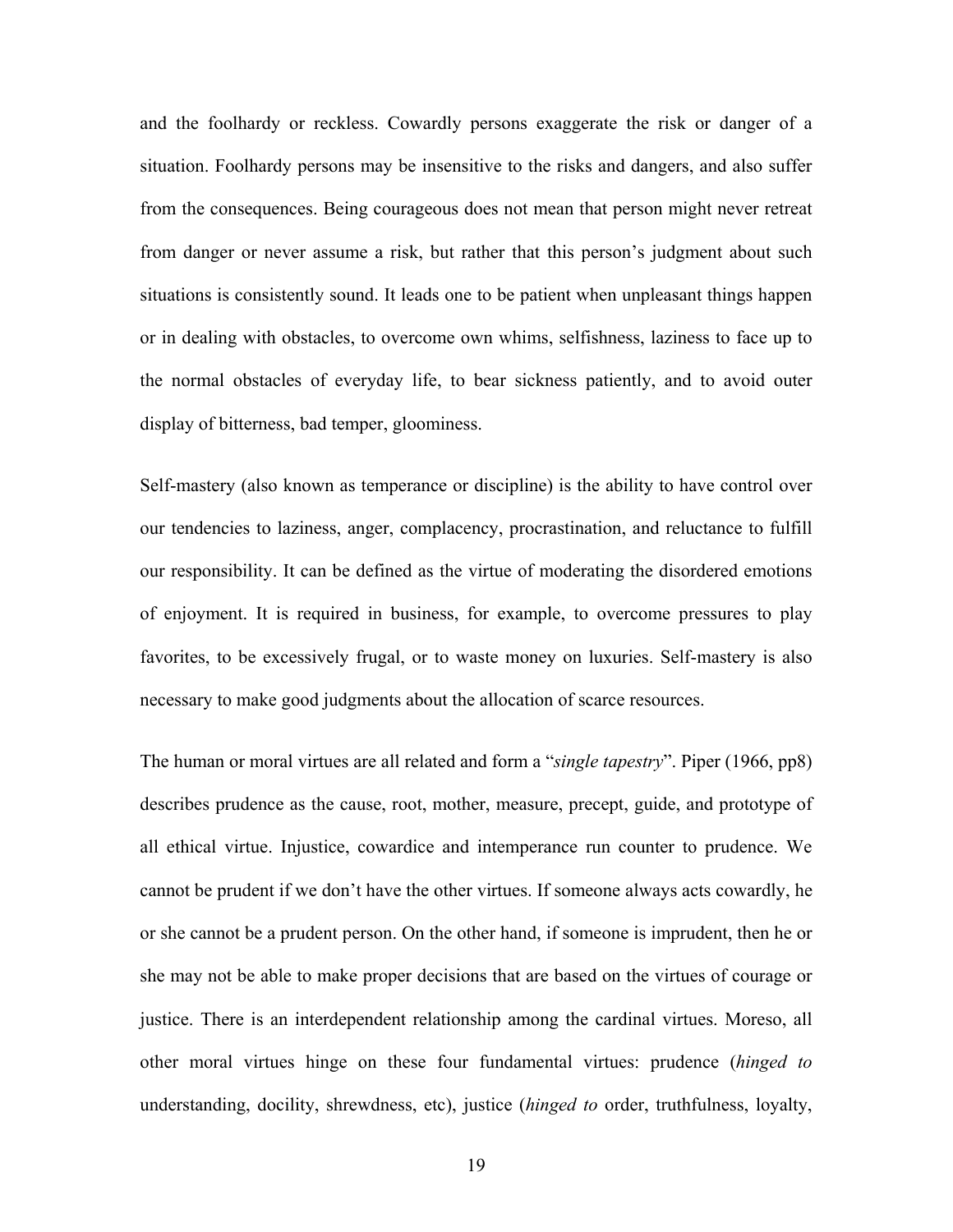mercy, etc), temperance (*hinged to* sobriety, continence, abstinence, modesty, etc) and courage (*hinged to* patience, perseverance, constancy, etc). Because of the interconnectedness of the virtues, growth in one reflects a growth in all, while a fall in one results in a decrease in the virtuous life. Piper (1966) perhaps provides one of the most lucid explanations of the cardinal virtues. Some graphical points of reflection or examination on the cardinal virtues from Saint Josemaría Escrivá<sup>9</sup>, who was an outstanding exemplar of the virtues, are provided in the Appendix.

#### **4. Conclusion**

Failure in corporate governance is a real threat to the future of every corporation. With effective corporate governance based on core values of integrity and trust (reputational value)<sup>10</sup> companies will have competitive advantage in attracting and retaining talent and generating positive reactions in the marketplace – if you have a reputation for ethical behavior in today's marketplace it engenders not only customer loyalty but employee loyalty. Effective corporate governance can be achieved by adopting a set of principles and best practices. A great deal depends upon fairness, honesty, integrity and the manner in which companies conduct their affairs. Companies must make a profit in order to survive and grow, however, the pursuit of profits must stay within ethical bounds. Companies should adopt policies that include environmental protection, whistle blowing, ethical training programs and so on. Such compliance mechanisms help develop and build corporate image and reputation, gain loyalty and trust from consumers and heightens commitment to employees. Ethical compliance mechanisms contribute to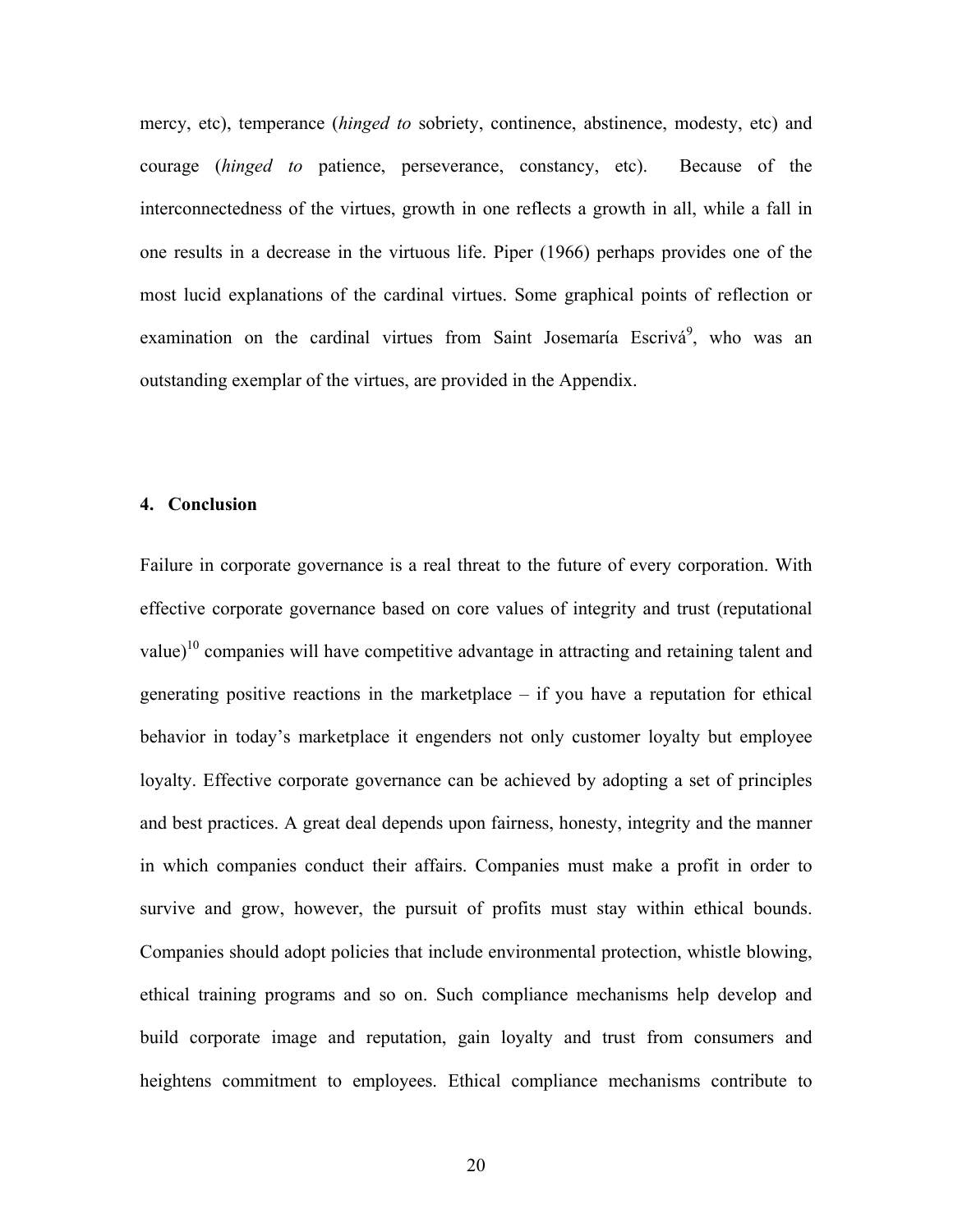stability and growth since it instills confidence; management, leadership, and administration are essentially ethical tasks. The focus of the virtues in governance is to establish a series of practical responses which depend on the consistent application of core values and principles as well as commitment to ethical business practice. Virtues are powerful means to personal betterment and bring about social reform Because of its strong appeal to reason, it diffuses passion, prejudice, pride and self-interest and is a civilizing force in bringing about justice.

Ethics is truly an essential ingredient for business success and it will continue to serve as the blueprint for success in the  $21<sup>st</sup>$  century. Many of our traditional role models have fallen, and so it is more important for us to set a strong ethical example for future generations. Some answers to the following questions can serve as a basis for future research endeavors. Were the recent scandals in the US and elsewhere the result of corporate greed and collusion, or were companies driven by market forces which they were unable or unwilling to resist? Do we need a radical overhaul of corporate governance and codes or can companies be relied upon to regulate themselves? Are businesses collectively contributing to the problems, albeit unwittingly or through ignorance? Do the solutions lie outside liberal capitalism?

Perhaps it is most appropriate to close by the following remark which succinctly captures the aspects of corporate governance as discussed in this paper:

"*An adequate corporate strategy must include noneconomic goals ... An economic strategy is humanized and made attainable in a living organization by deciding on the character the company is to have, the values it espouses, and its relationships to its customers, employees, communities, and shareholders. The personal values and ethical aspirations of the company leaders, though probably not specifically stated,*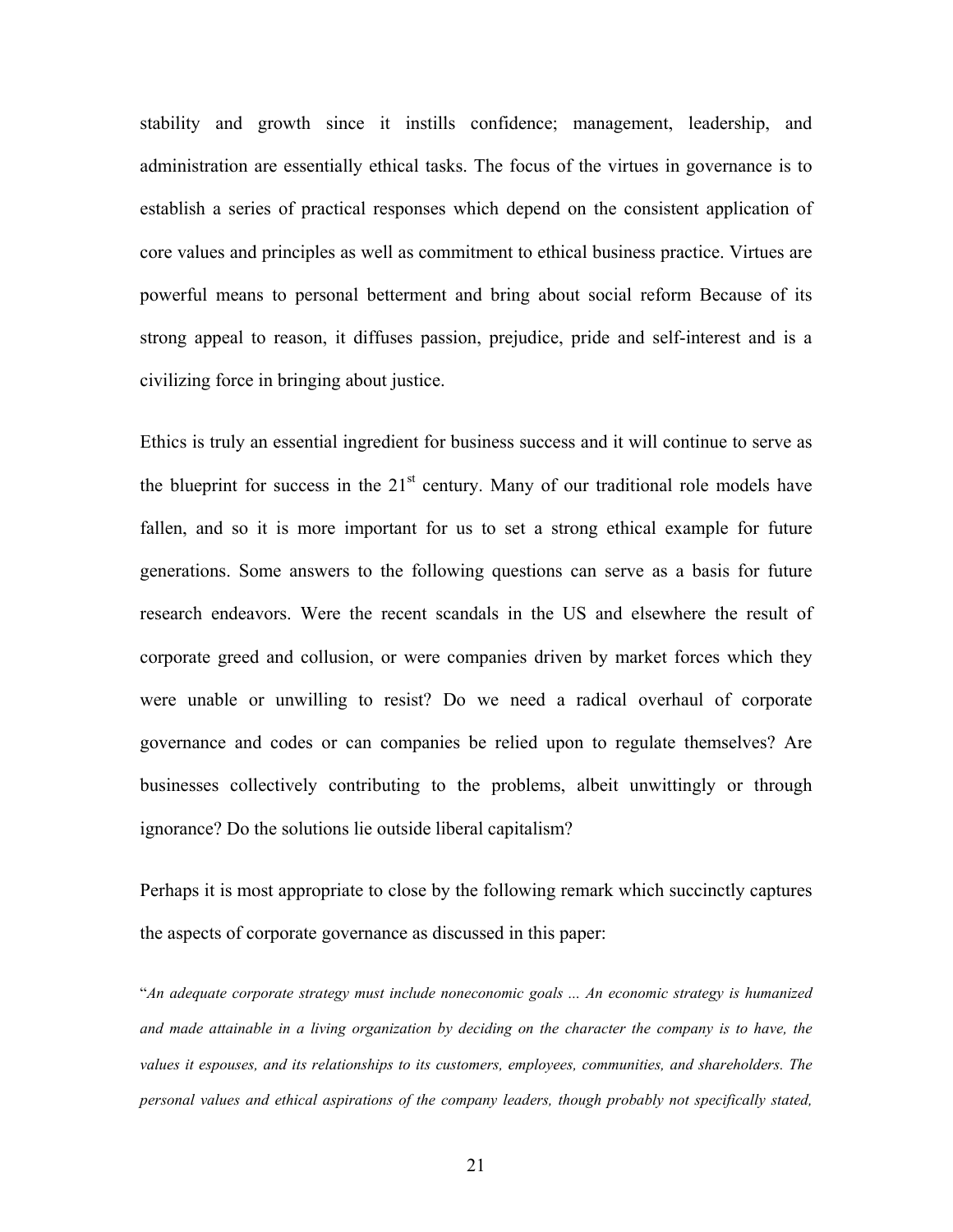*are implicit in all strategic decisions … Although codes of ethics, ethical policy for specific vulnerabilities, and disciplined enforcement are important, they do not contain in themselves the final emotional power of commitment. Commitment to quality objectives – among them compliance with law and high ethical standards – is an organizational achievement. . It is inspired by pride more than the profit that rightful pride produces. Once the scope of strategic decision is thus enlarged, its ethical component is no longer at odds with a decision right for many reasons*".

Kenneth Andrews (1989, pp 10/11)

#### **Endnotes**

<sup>1</sup> OECD April 1999. Please see **http://www.encycogov.com/WhatIsGorpGov.asp**.

<sup>2</sup> Marshall Cogan (the founder, controlling shareholder, CEO and Chairman of the Board of Directors of Trace Holdings International) over a period of 15 years, took some \$40m from the company through a number of self-dealing transactions while the officers and directors stood by idly. Trace ultimately entered into a Chapter 7 bankruptcy proceeding and the trustee subsequently filed a suit against Cogan and the Trace officers and directors. The court held for the trustee, citing the directors' utter failure to exercise their legal duties to act on behalf of Trace's shareholder and creditors, and went so far as to impose liability on Trace officers who were not part of the board, but who had the authority to preempt Cogan's misappropriations (Dandino, 2004). Martha Stewart was also recently convicted and was found guilty of conspiracy, making false statements and obstruction of justice. Her ex-stockbroker, Peter Bacanovic was also convicted of similar charges.

<sup>3</sup> In January 2003, AIMR and its Disciplinary Review Committee sent a letter to all AIMR members reminding them of their obligations under the Code and Standards requesting, *"If you become aware of unethical conduct by a fellow member, please let us know. If you are unsure about the membership status of*  an investment profession, file a complaint and we will make that determination ... we cannot act without *knowledge of a violation and we cannot act against those who are not AIMR members. You can help us*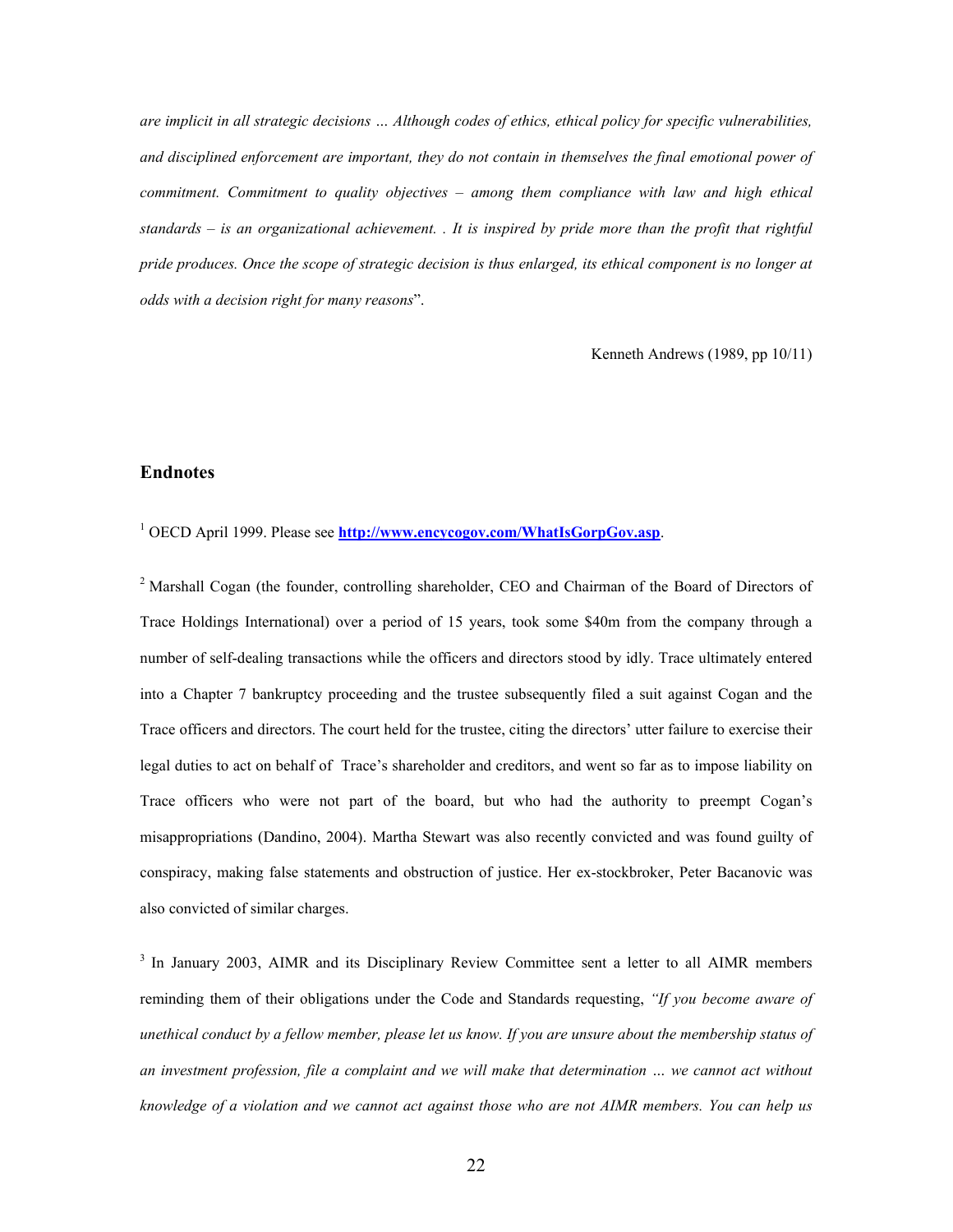*acquire that knowledge, and we encourage you to take a more active interest in ensuring that AIMR members abide by the Code and Standards (www.aimr.org)."* 

<sup>4</sup> The Sarbanes-Oxley Act of 2002 (signed into law on July 30), the most radical reform of corporate governance since the Great Depression of the 1930s, has a number of major ramifications on large businesses: banning loans to directors and officers; disgorging compensation already paid to CEOs and CFOs in cases of financial misconduct; directing CEOs and CFOs to personally certify their familiarity with reports, legal compliance, material accuracy, and disclosures to the public and to the audit committee; requiring the audit committee to preapprove outside auditors, avoid some non-audit services such as consulting, rotate the responsible partner reporting directly to the audit committee, and avoid conflicts and coercion, requiring the audit committee to have sole authority over auditors, consist of only non management directors, establish protections for whistle-blowers, and disclose the identity of financial experts on the committee and board; calling for attorneys to report violations by their corporate clients and, if there is no action, to report violations to the SEC directly. It also calls for additional or accelerated SEC filings, reviews, and disclosures; corporate disclosure of a code of ethics governing conduct of management and financial personnel; and extensively increased SEC enforcement and penalties (Jacobs, 2004).

<sup>5</sup> In practice, many firms adopt the model of social responsibility. There is a push for what is called "The Triple Bottom Line" model of the firm – economic, social, and environmental – which has been gaining recognition in the business community due to pressure of the recent scandals. This effort has been pioneered by the Global Reporting Initiative (GRI – **www.globalreporting.org**).

 $6$  The Economist (2004, pp 15) observed that many people are concerned about the proliferation of new business regulations used to prevent recurrence of business scandal, but over-regulation may not be the right answer. A recent study by a World Bank team (The Economist, 2004 pp 16) revealed also that the poorest countries have the most rules which make returns from entrepreneurial risk-taking unattractive and provides an avenue for corruption. The same study also concluded that over-regulation can scare away foreign capital.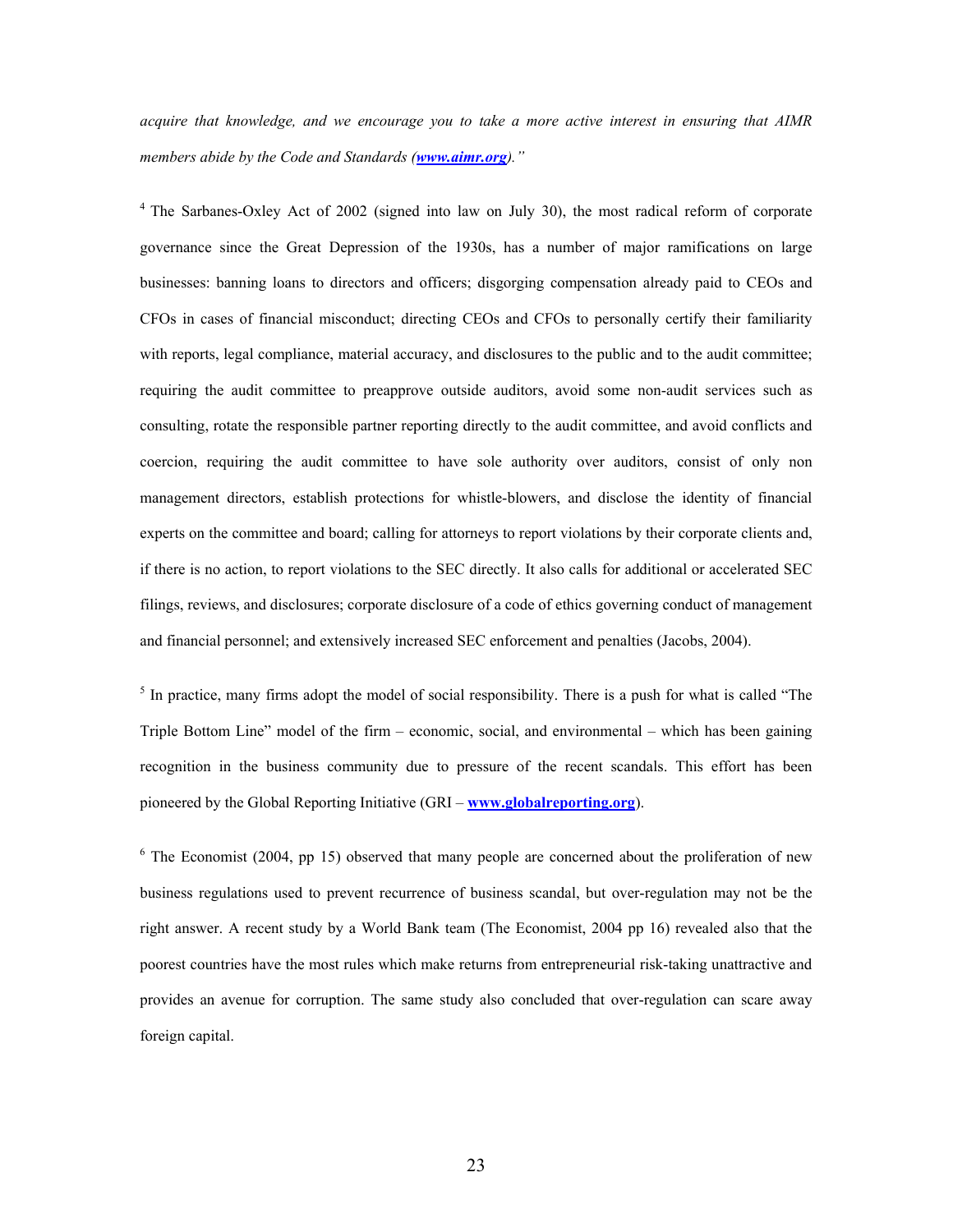<sup>7</sup> A speech given by Commissioner Cynthia Glassman on Sarbanes-Oxley's lesson for Broker Dealers, October 17, 2003, captures this aspect: "*As we move past Sarbanes-Oxley and the requirements, rules and regulations that have come in its wake, it's essential that corporate boards look beyond the letter of the law and be ever mindful of the spirit of the reforms. By determining what makes up the moral DNA of the company and establishing a culture that puts ethics and accountability first, a company and its Board are less likely to fall into the common trap of mere compliance – where simply identifying a new line of legally acceptable behavior and how to maneuver the loopholes that accompany it passes for a commitment to reform*".

 $8$  An article entitled "The Price of Prudence" (The Economist, 2004, pp 6)" warned that governments must protect their citizens, but not at any costs. For example, in 1994, Mc Donald's was required to pay \$3 million (later reduced) to settle a lawsuit after a customer spilled a cup of its scalding hot coffee on her lap. Now the firm is being sued for allegedly making people fat. A subtle substitute of "accountability" for "responsibility", or what Philip Howard, an American author, has called "*the death of common sense*".

<sup>9</sup> Saint Josemaría Escrivá was born in Barbastro, Spain, on a January 1902. He was ordained to the priesthood in Saragossa on 28 March 1925. On 2 October 1928, by divine inspiration, he founded Opus Dei. On 26 June 1975, he died unexpectedly in Rome in the room where he worked, after a last affectionate glance at a picture of Our Lady. Opus Dei had by then spread to five continents, with over 60,000 members of 80 nationalities, serving the Church with the same spirit of complete union with the Pope and the Bishops which characterized Saint Josemarίa. His Holiness Pope John Paul II canonized the Founder of Opus Dei in Rome on 6 October 2002. His feast is celebrated on 26 June. The body of Saint Josemarίa rests in the prelatic Church of Our Lady of Peace, Viale Bruno Buozz 75, Rome. Further information on his life and works can be found at **www.escrivaworks.org**.

 $10$  A survey of 2000 public and private companies, conducted by Aon, an American insurance company, found that the single biggest risk or business hazard was *reputational risk* (The Economist, 2004, pp 14).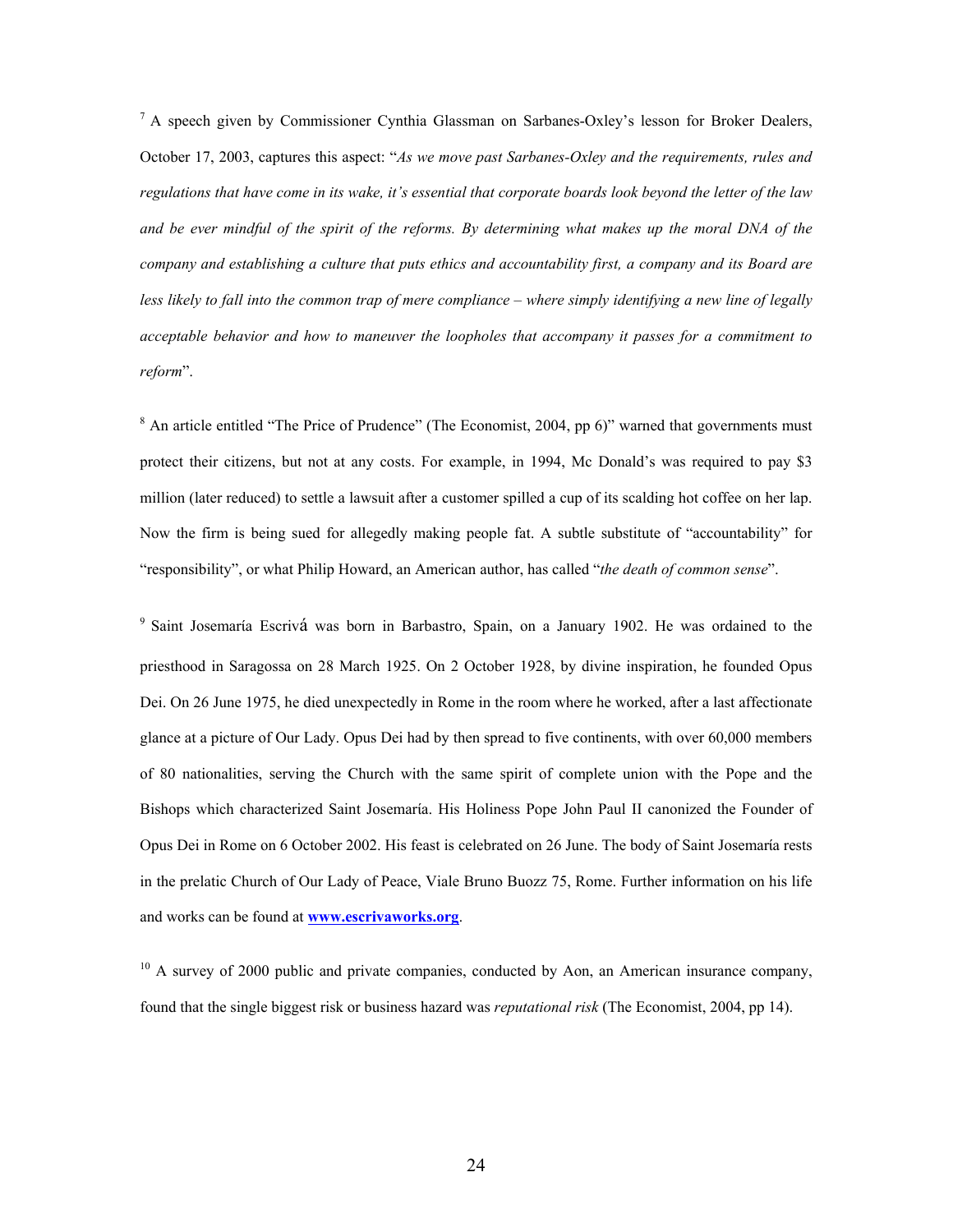#### **References**

Ambrosia M. and W. Tott (1998), "*A Natural Law Perspective of Corporate Governance*", paper presented at the Second International Symposium on Catholic Social Thought and Management Education, Antwerp, Belgium.

Anderson G. and M. Orsagh (2004), "The Corporate Governance Risk", *Electric Perspectives*, 29(1), pp 68.

Andrews K. ed, (1989), "*Ethics in Practice: Managing the Moral Corporation*", Harvard Business School Press, Boston, Massachusetts.

Arjoon S. and J. Gopaul (2003), "Ethical Orientation of Future Managers: The Case of Trinidad", *Social and Economic Studies*, 52(1), pp 99-117.

Badaracco T. and A. Webb (1995), "Business Ethics: A View from the Trenches", *California Management Review*, 37(2), pp 8-28.

Brief, Arthur, Dukerich, Janet, Brown, Paul, and Brett, Joan. (1996). "What's wrong with the Treadway Commission Report?" *Journal of Business Ethics, 15(2)*, 183-192.

Collins J. (2001), "*Good to Great: Why Some Companies Make the Leap … and Others Don't*" HarperCollins Publishers, New York.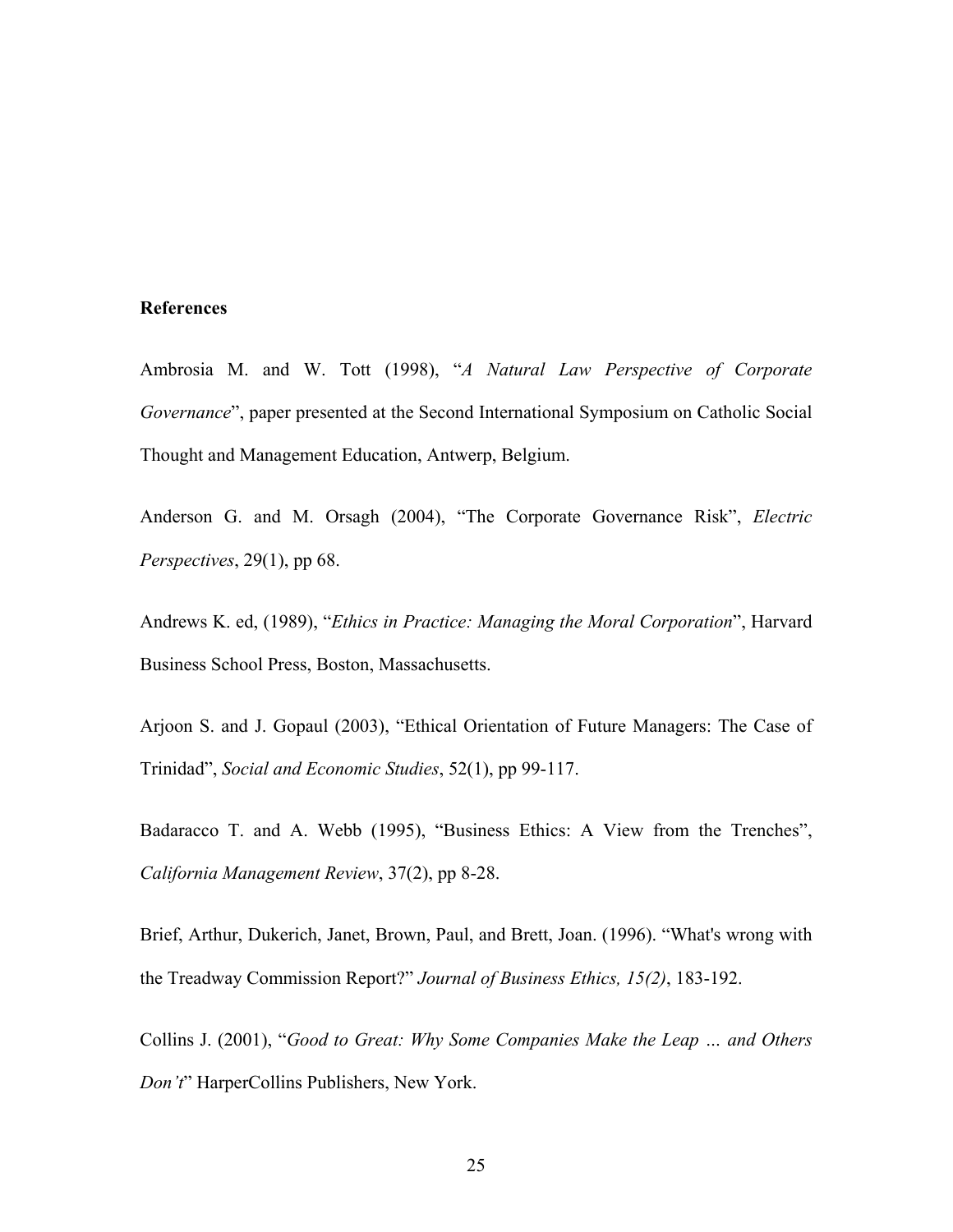Crisp R. and M. Slote, eds, (1998), "*Virtue Ethics*", Oxford University Press, Oxford.

Dandino P. (2004), "Corporate Governance: Something for Everyone", *Franchising World*, 36(1), pp 41.

de Prada, V (2002), "*The Founder of Opus Dei: The Life of Josemaria Escriva Volume II: God and Daring*", Scepter, New York.

Escrivá J. (1988), "*Furrow*", Scepter, London.

\_\_\_\_\_\_\_\_(1986), "*The Forge*", Sinag-Tala Publishers Inc., Manila, Philippines.

\_\_\_\_\_\_\_\_(1982), "*The Way*", Scepter, London.

France M., D. Carney, M. McNamee, and A. Borrus, (2002), "Why Corporate Crooks are Tough to Nail", *Business Week*, Issue 3789, January 7<sup>th</sup>.

Gomez R. (1992), "*What's Right and Wrong in Business: A Primer on Business Ethics*", Sinag-Tala Publishers Inc., Manila Philippines.

Hansen J. (2004), "Business Ethics: Platitude or Commitment?" *Ethics Matters*, February, Center for Business Ethics, Bentley College, MA.

Harshbarger S. and T. Holden (2004), "The New Realities of Corporate Governance", *Ethics Matters*, February, Center for Business Ethics, Bentley College, MA.

Jacobs J. (2004), "Corporate Governance Reform: What It Means for Associations", *Association Management*, 56(1), pp 17.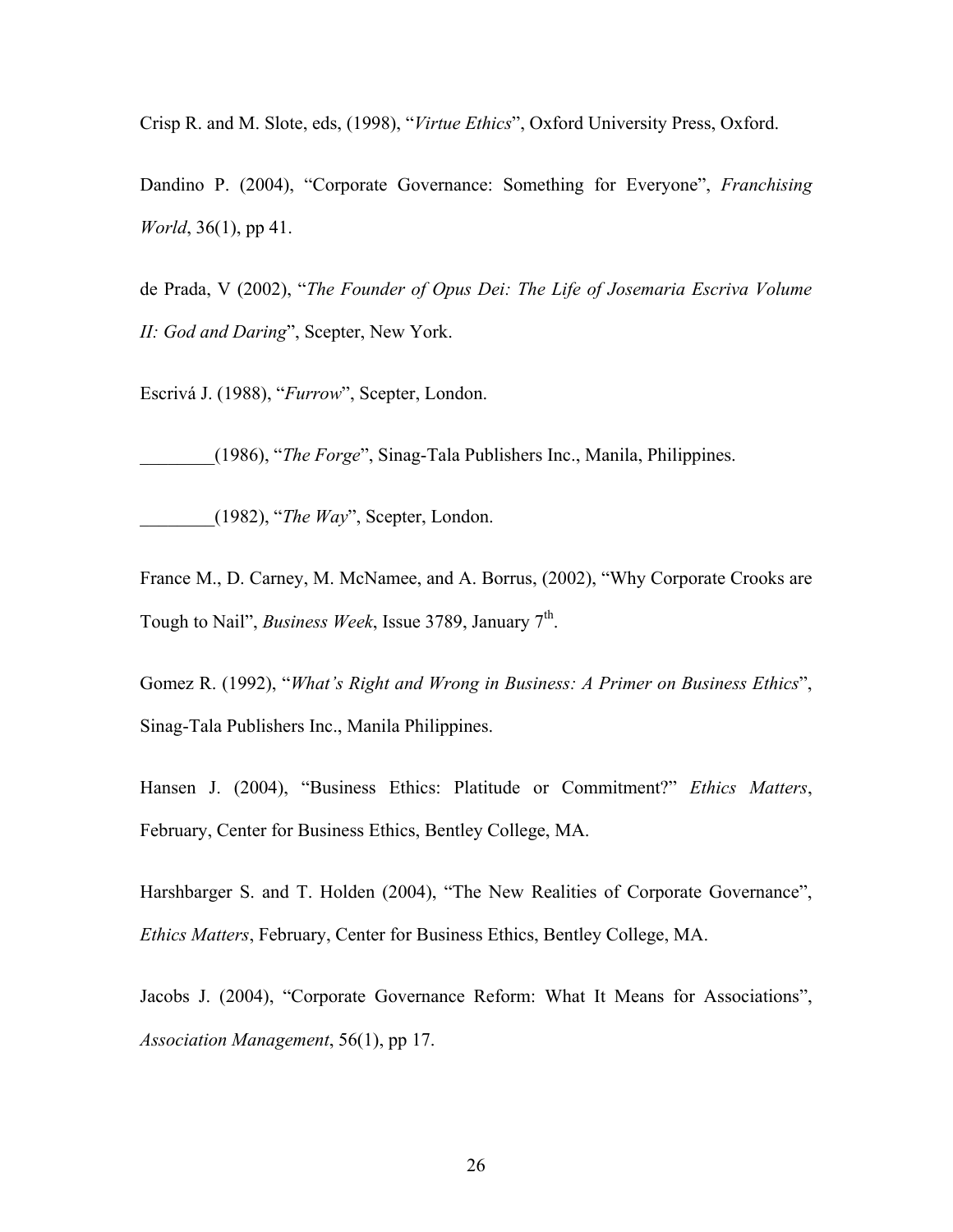Kidder R. (1995), "*How Good People Make Tough Choices: Resolving the Dilemmas of Ethical Living*", Fireside, New York.

Kleining J. (1999), "*The Ethics of Policing*", Cambridge University Press, UK.

Longstaff S. (1986), "*The Ethical Dimension of Corporate Governance*", http://www.ethics.org.

MacIntyre A. (1984), "*After Virtue*", 2<sup>nd</sup> edition, University of Notre Dame Press, Indiana.

Metzger M., D. Dalton and J. Hill, "The Organization of Ethics and the Ethics of Organizations: The Case for Expanded Organizational Ethics Audit", *Business Ethics Quarterly*, 3, pp 27-43.

Paine L. (1996), "Venturing Beyond Compliance", *The Evolving Role of Ethics in Business*, Report no. 1141-96-ch, pp 13-16, The Conference Board Inc., New York.

\_\_\_\_\_\_\_ (1994), "Managing for Organizational Integrity", *Harvard Business Review*, 72(2), March/April.

Pieper J. (1966), "*The Four Cardinal Virtues*", University of Notre Dame Press, Indiana.

Pinckaers S. (2001), "*Morality: The Catholic View*", Notre Dame Center for Ethics and Culture, St. Augustine's Press, Indiana.

\_\_\_\_\_\_\_\_\_ (1995), "*The Sources of Christian Ethics*", The Catholic University of America Press, Washington, DC.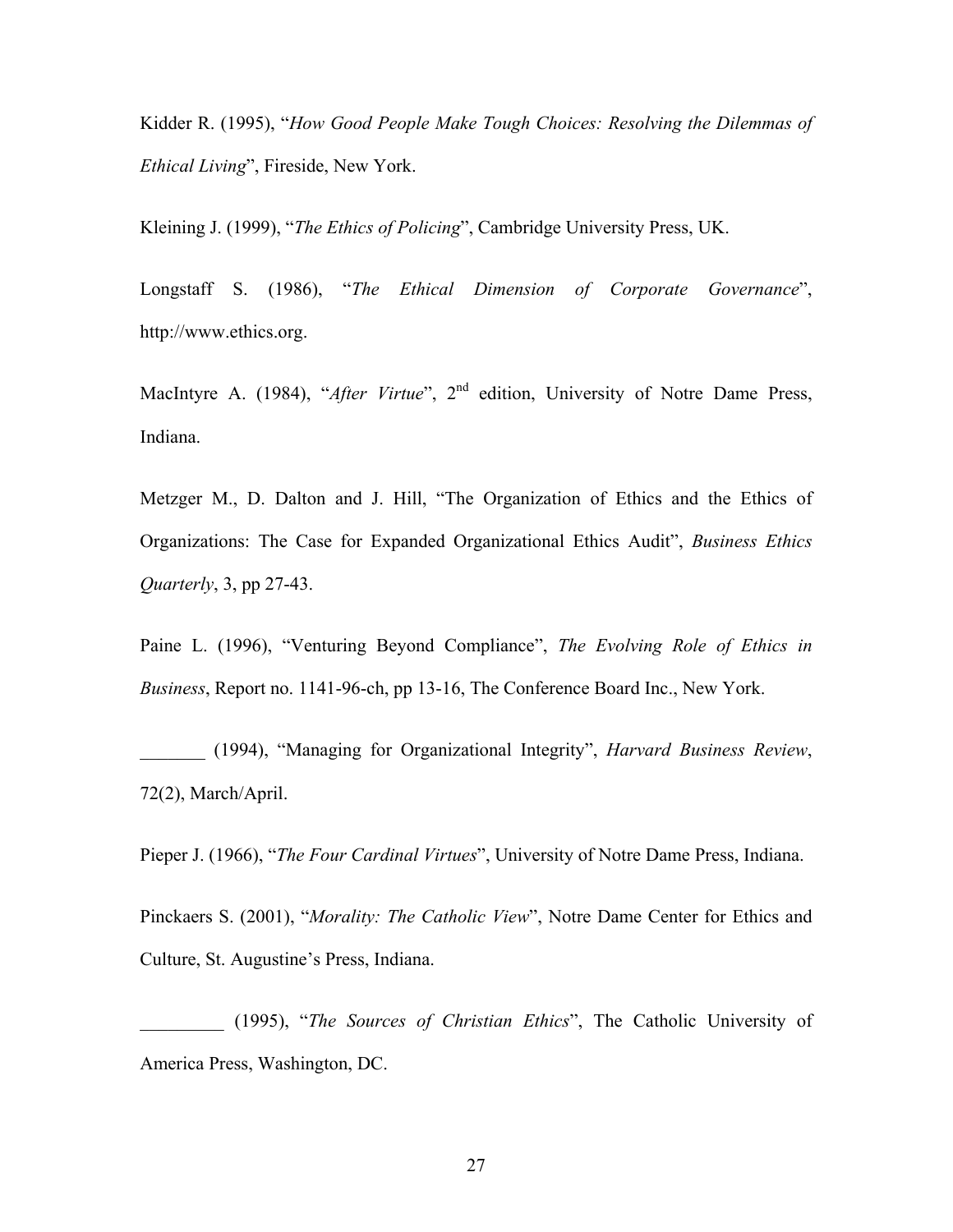Statman D. (1997), "*Virtue Ethics: A Critical Reader*", Georgetown University Press, Washington, DC.

Termes R. (1995), "Ethics in Financial Institutions" in "*The Ethical Dimension of Financial Institutions and Markets*", A. Argandona, editor, Springer-Verlag, Berlin.

The Economist (2004), "*Living Dangerously: A Survey of Risks*", January 24<sup>th</sup>, pp 1-16.

Trevino L., G. Weaver, D. Givson, B. Toffler (1999), "Managing Ethics and Legal Compliance: What Works and What Hurts", *California Management Review*, 41(2), pp 131-151.

Van Beek C. and D. Solomon (2004), "The New Management Dualism: The Power of Ethics in a Global Organization", *Ethics Matters*, February, Center for Business Ethics, Bentley College, MA.

Weaver G. R., L. K. Trevino and P. L. Cochran (1999), "Corporate Ethics Practices in the Mid-1990s: An Empirical Study of the Fortune 1000"*, Journal of Business Ethics,* 18, 283-294.

Weisul K. and J. Merritt (2002), "You Mean Cheating is Wrong?" *Business Week*, Issue 3811, September  $12^{th}$ .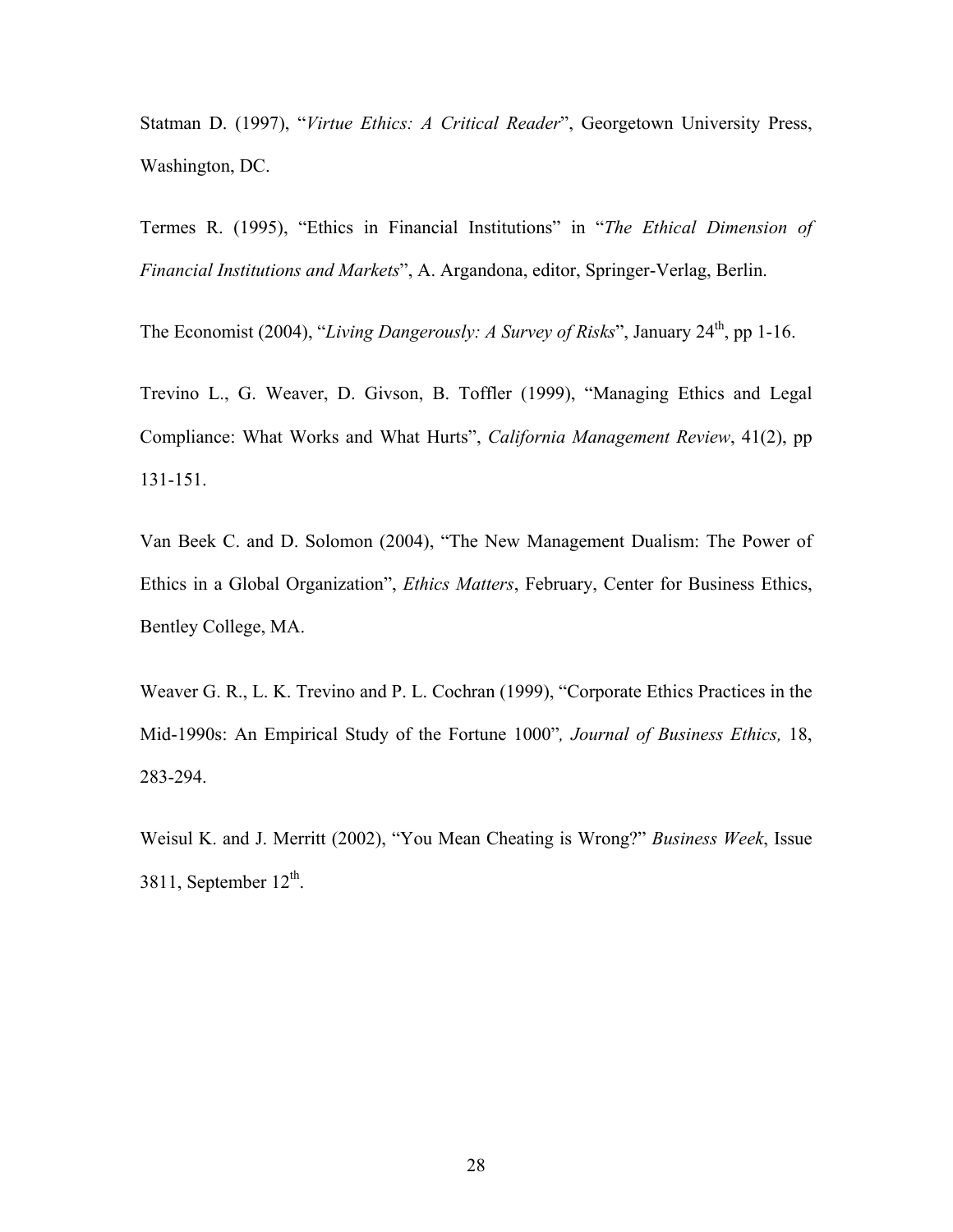## **Appendix**

#### **Saint Josemarίa Escrivá on the Cardinal Virtues**

Saint Josemarίa Escrivá was an *outstanding* exemplar of the virtues. Known as "*the saint of ordinary things*", his key message was that ordinary men and women ought to convert their everyday work, their family life, their social relationships, and the whole of their lives into a way of serving God, the Church and others (a unity of one's life of faith and one's temporal life) while spreading the joyful message that God calls everyone to holiness – *sanctity is for everyone*. He also practiced what he preached and wrote about. Among his outstanding character traits, Saint Josemarίa Escrivá was known for his outstanding capacity for organization and governance (de Prada, 2002, pp 361). Arguably the most widely read spiritual writer of the last century, the following points of reflection or examination on the cardinal virtues are taken from three of his works (Escrivá 1982, 1986, 1988) which graphically illustrates ethical compliance mechanisms, in particular, the applications of the cardinal virtues.

## *Prudence*

When you are told what to do, let no one show more alacrity than you in obeying; whether it is hot or cold, whether you feel keen or are tired, whether you are young or less so, it makes no odds. Someone who "does not know how to obey" will never learn to command. *The Forge (627)* 

Authority. This does not consist in the one above *yelling* at the one below, and he in turn to the one further down. In such a way of behaving – a caricature of authority – apart from an evident lack of charity and of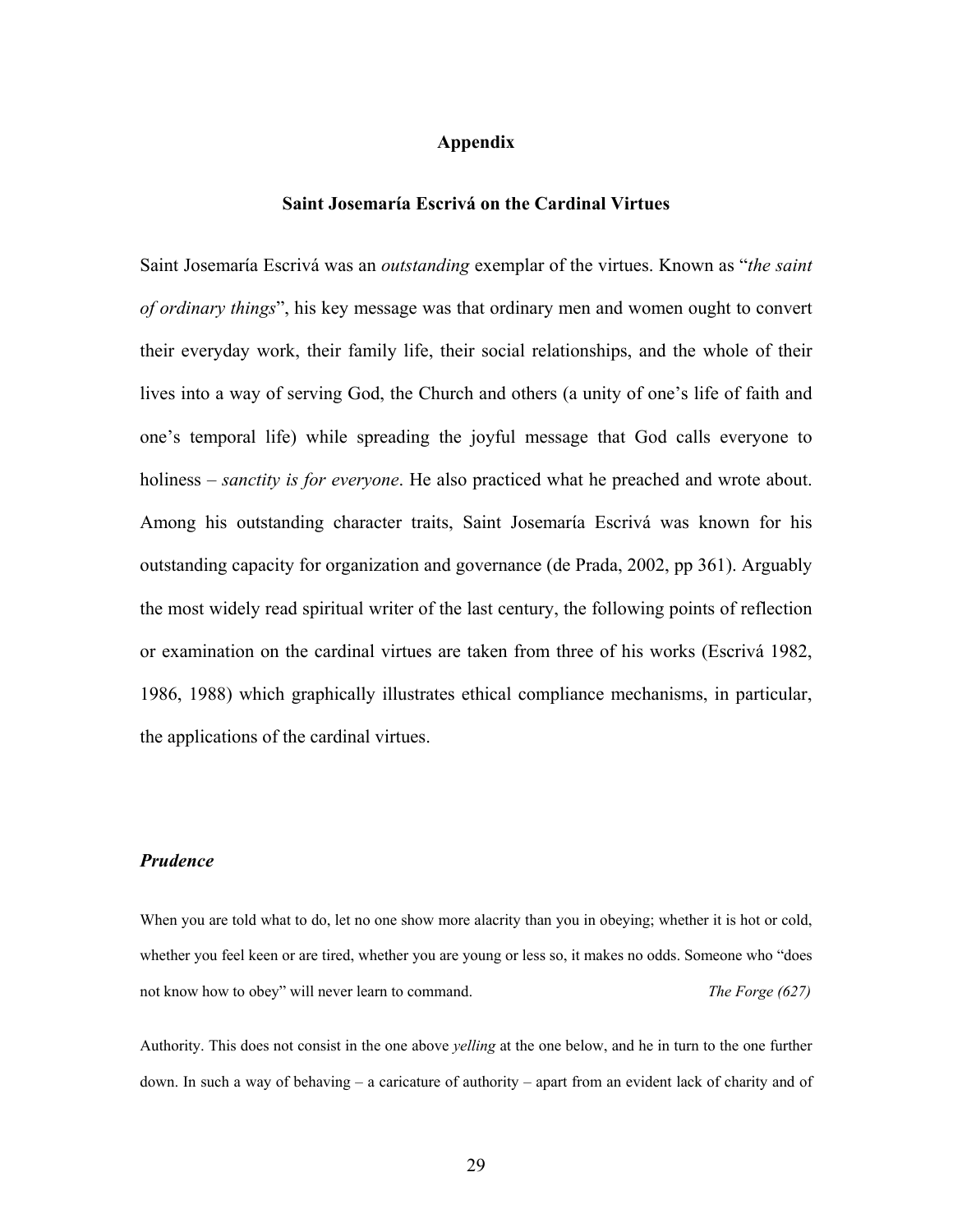decent human standards, all that is achieved is that the one at the top becomes isolated from those who are governed, because he does not serve them: rather could it be said that he uses them. *Furrow (386)* 

Occupying as you do a post of government, I say, "Mediate on this: the strongest and most effective instruments, if they are not properly used, become dented, worn out and useless." *Furrow (391)* 

I think it is very good that you should try daily to increase the depth of your concern for those under you, for to feel surrounded and protected by the affectionate understanding of the one in charge can be the effective help which is needed by the people you have to serve by means of your governance. *Furrow (395)* 

How sad it is to see some people in positions of authority speaking and making judgments lightly, without studying the matter in hand. They make hard statements about persons or matters they know nothing about, even permitting certain *prejudices* which are the result of disloyalty! *Furrow (396)*

If authority becomes dictatorial authoritarianism, and this situation is extended in time, historical continuity is lost. People without experience in government reach the top and the inexperienced and excitable young want to grab hold of the reins. How many evils and how many offences against God – their own and those of others – are to be blamed on the ones who abuse authority so badly! *Furrow (397)* 

Try to be properly objective in your work of governance. Avoid the inclinations common to those who tend to see rather – and sometimes only – what is not going well, the mistakes. Be filled with joy and be assured that the Lord has granted to all the capacity to become holy precisely by fighting against their own defects.

*Furrow (399)* 

Eagerness for novelty can lead to mismanagement. You say we need new rules. But do you think the human body would be better with a different system of nerves and arteries? *Furrow (400)*  Never put your trust in organization alone. *Furrow (403) Furrow (403)* 

Good governance knows how to be flexible when necessary, without falling into the mistake of not asking enough of people. *Furrow (406)*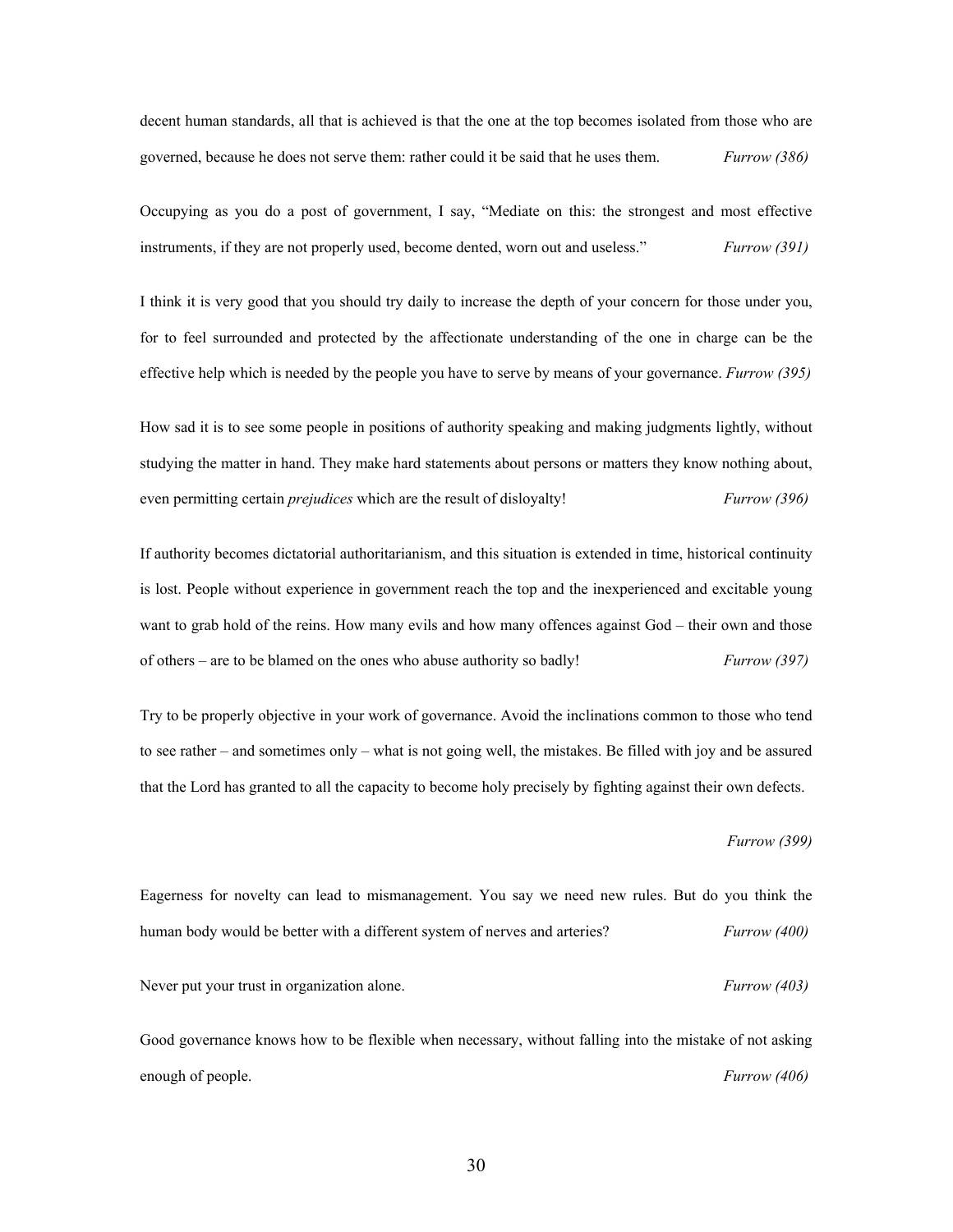Having a position of high authority, you would be imprudent to interpret the silence of those who listen to you as a sign of acquiescence. Ask yourself whether you allow them to make suggestions, or whether you take offence if they actually let you know what they think. You must change your ways. *Furrow (919)* 

There is no prudence in appointing untried men to important posts of direction just to see how it works out. It would be like risking the common good on a lucky dip. *Furrow (969)* 

You must be quite foolish to go by what people say when you have been given a position of authority. First of all you should worry about what God will say; then, very much in the second place, and sometimes not at all, you may consider what others think. "Whoever acknowledges me before men", say the Lord, "I too will acknowledge him before my Father who is in heaven. But whoever disowns me before men, I will disown him before my Father who is in heaven." *Furrow (970)* 

Never say of anybody under you: he is no good. It is you who are no good, for you cannot find a place where he will be of use. *Furrow* (975)

#### *Justice*

There is a great love of comfort, and at times a great irresponsibility, hidden behind the attitude of those in authority who flee from the sorrow of correcting, making the excuse that they want to avoid the suffering of others. They may perhaps save themselves some discomfort in this life. But they are gambling with eternal happiness – the eternal happiness of others as well as their own – by these omissions of theirs. These omissions are real sins. *The Forge (577)* 

Don't be one of those who let their own homes be badly managed but attempt to meddle in the management of other people's. *Furrow (387)* 

The good shepherd does not need to terrorize the sheep. Such behavior befits bad rulers, and no one is very much surprised if they end up hated and alone. *Furrow (404)* 

Positions. Who's in, who's out? What does it matter to you? You have come, you tell me, to be useful, to serve, with complete availability. Behave accordingly. *Furrow (705)*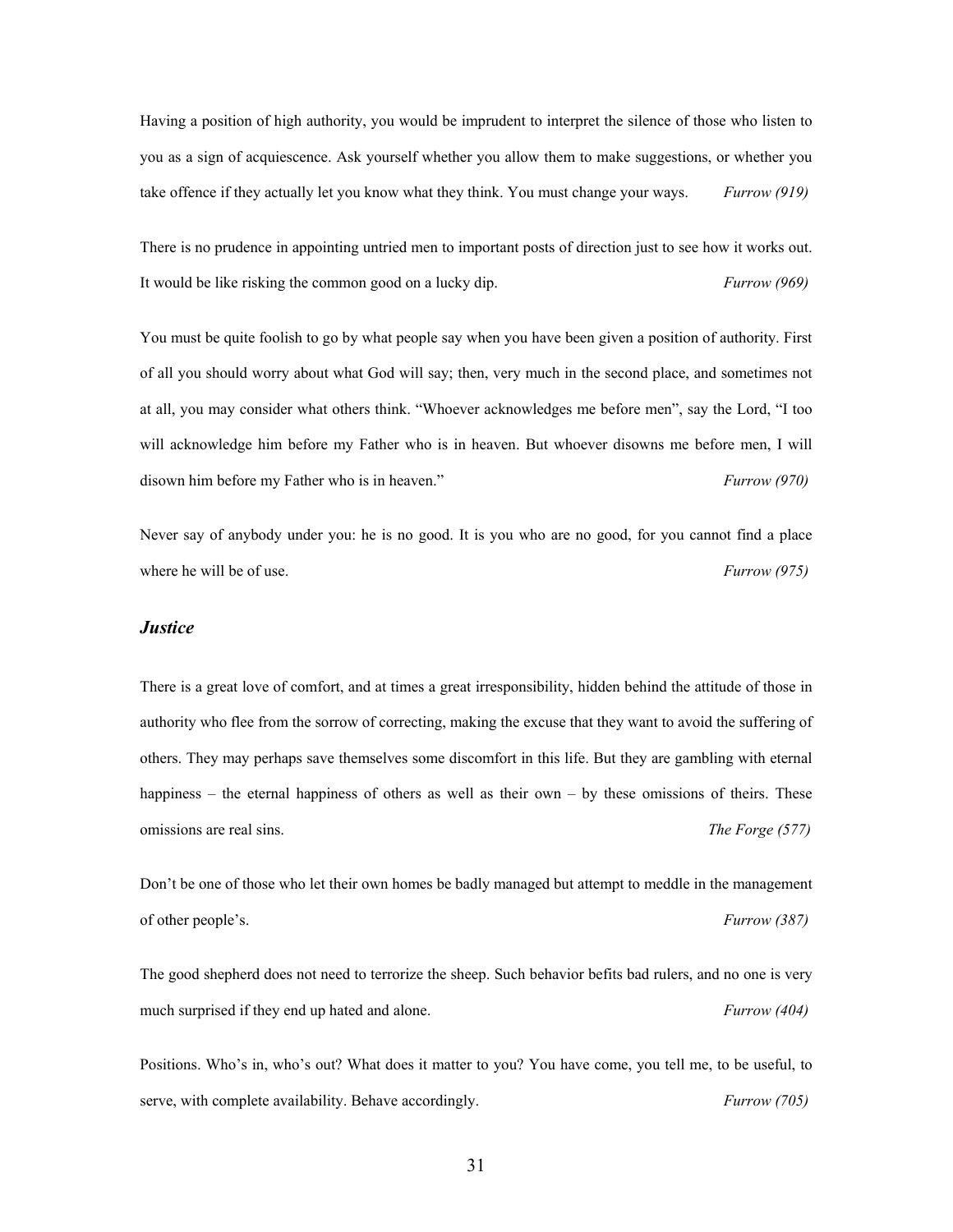Don't' get annoyed. Irresponsible behaviour often denotes poor formation or a lack of intelligence, rather than want of good spirit. Teachers and directors should be expected to fill in those gaps with the responsible fulfillment of their duties. You should examine yourself if you are in such a position.

#### *Furrow (951)*

Mediocre men, mediocre in mind and in Christian spirit, surround themselves by stupid people when they are in power. They are falsely persuaded by their vanity that in this way they will never lose control. Sensible men, however, surround themselves with learned people who live a clean life as well as possessing knowledge, and become, through their help, men who can really govern. *Furrow (968)* 

If you occupy a position of responsibility you should remember as you do your job that personal achievement perishes with the person who made himself indispensable. *Furrow (971)* 

A fundamental rule for good management is to give responsibility to others without this becoming for you a way of seeking anonymity or comfort. I repeat, delegate responsibility and ask each person to give an account of how his job is going, so that you can "render an account" to God; and to souls, if necessary.

#### *Furrow (973)*

When you are dealing with problems, try not to exaggerate justice to the point of forgetting charity.

#### *Furrow (973)*

Never reprimand anyone while you feel provoked over a fault that has been committed. Wait until the next day, or even longer. Then make your remonstrance calmly and with a purified intention. You'll gain more with an affectionate word than you ever would from three hours of quarrelling. Control your temper.

*The Way (10)*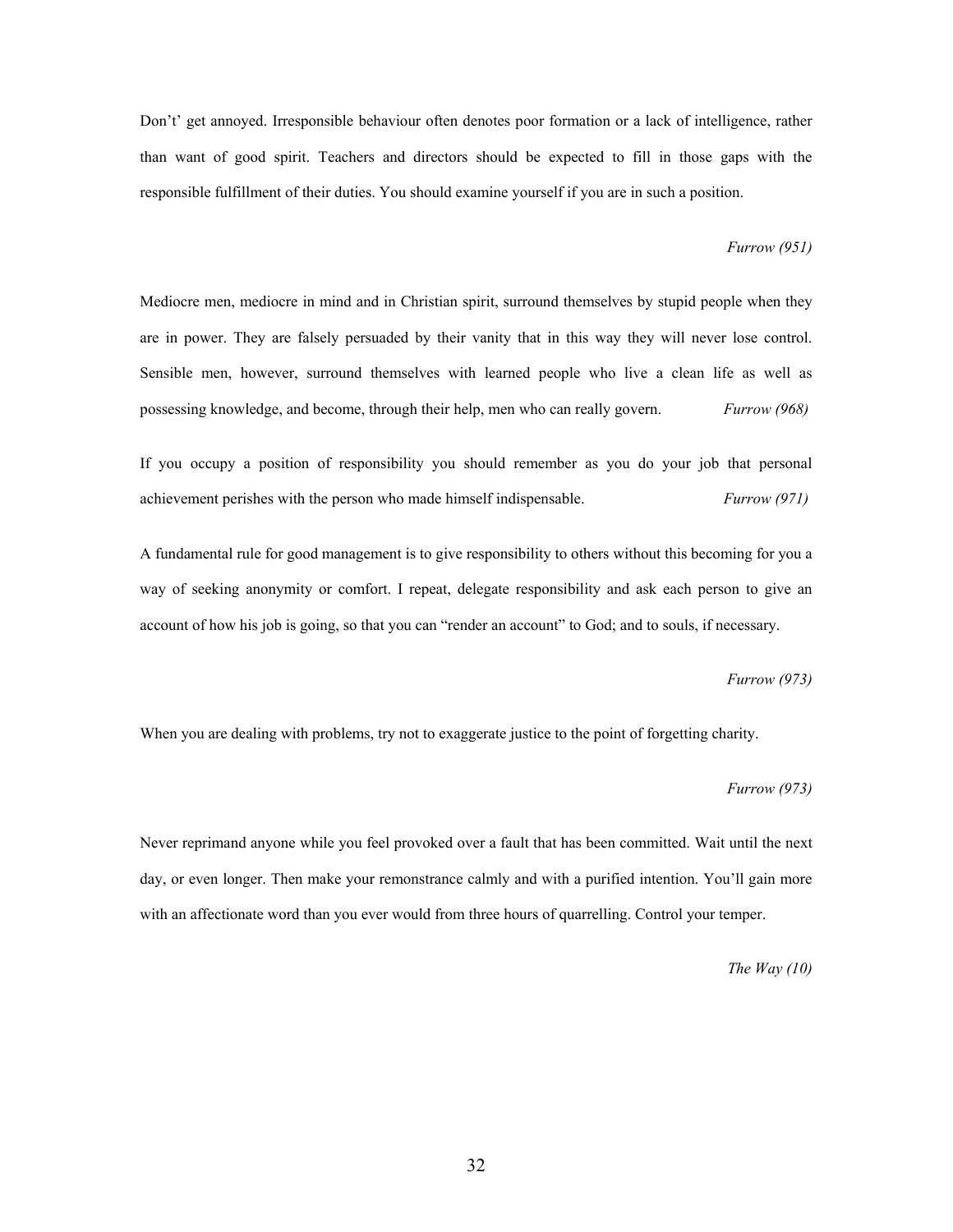That critical spirit – granted you mean well – should never be directed toward the apostolate in which you work nor toward your brothers. In your supernatural undertakings that critical spirit – forgive me for saying it – can do a lot of harm. For when you get involved in judging the work of others, you are not doing anything constructive. Really you have no right to judge, even if you have the highest possible motives, as I admit. And with your negative attitude you hold up the progress of others. "Then," you ask worriedly, "my critical spirit, which is the keynote of my character…?" Listen I'll set your mind at ease. Take pen and paper. Write down simply and confidently – yes, and briefly – what is worrying you. Give the note to your superior, and don't think any more about it. He is in charge and has the grace of state. He will file the note…or will throw it in the wastebasket. And since your criticism is not gossip and you do it for the highest motives, it's all the same to you. *The Way (53)* 

Your very inexperience leads you to presumption, vanity and to all that you imagine gives you an air of importance. Correct yourself, please! Foolish and all, you may come to occupy a post of responsibility (it's happened more than once), and if you're not convinced of your lack of ability, you will refuse to listen to those who have the gift of counsel. And it's frightening to think of the harm your mismanagement will do.

#### *The Way (352)*

When you see people of doubtful professional reputation acting as leaders at public activities of a religious nature, don't you feel the urge to whisper in their ears: "Please would you mind being just a little less Catholic!" *The Way (371)* 

If you have an official position, you have certain right and also certain duties which go with it. You stray from your apostolic way if the occasion – or the excuse – of a work of zeal makes you leave the duties of your office unfulfilled. For you will lose your professional prestige, which is exactly your "bait" as a fisher of men. *The Way (372)* 

If they see you weaken – you, the leader – it is no wonder their obedience wavers. *The Way (383)*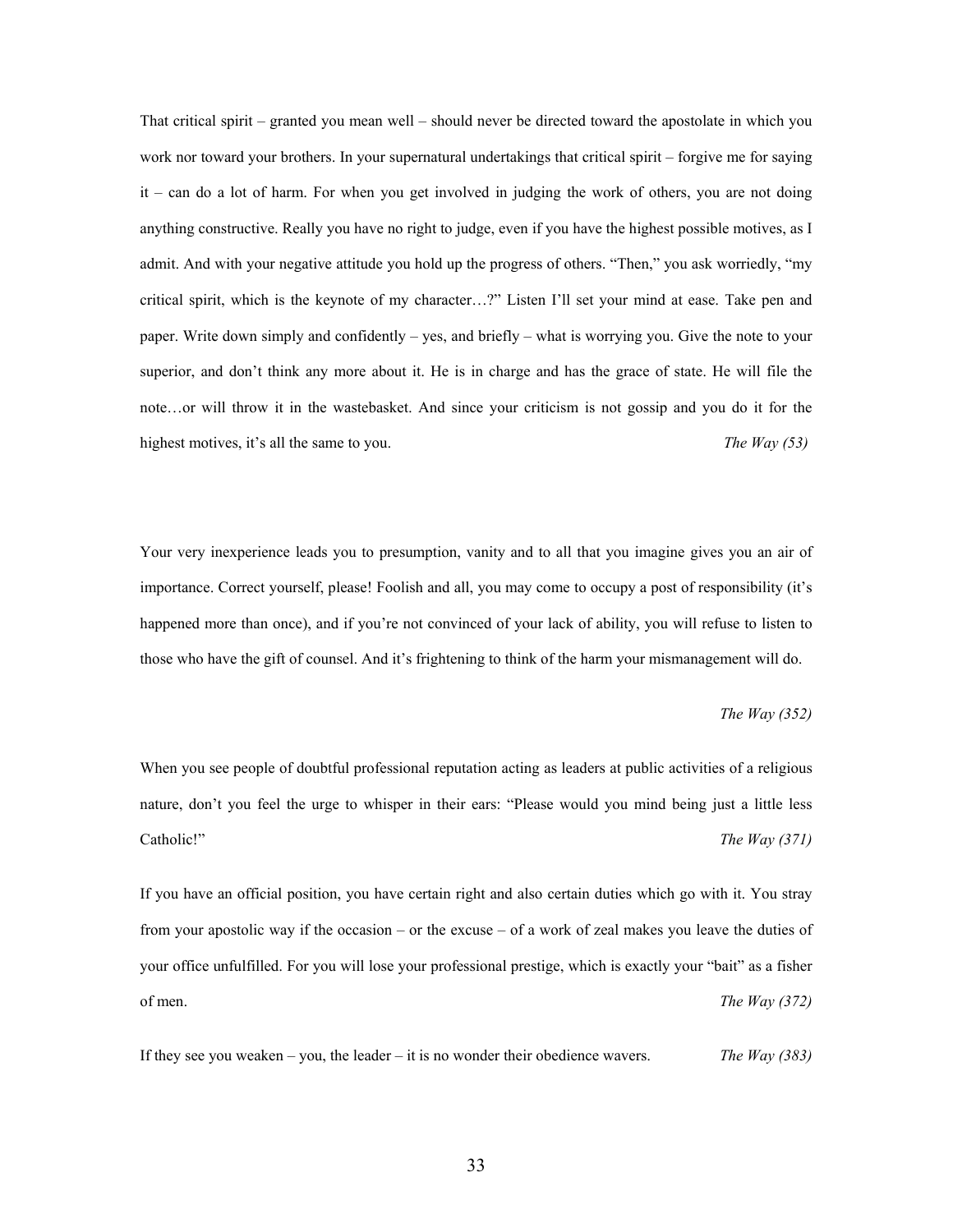Let's not confuse the rights of the office with personal rights. The former can never be renounced.

*The Way (407)* 

Many false apostles, in spite of themselves, do good to the masses, to the people, through the very power of the doctrine of Jesus which they preach – even though they don't practise it. But this good does not compensate for the enormous and very real harm they do by killing the souls of leaders, of apostles, who turn away in disgust from those who don't practise what they preach. That's why such men and women, if they are not willing to live an upright life, should never push themselves forward as leaders. *The Way (411)* 

To punish for the sake of Love: this is the secret that raises to a supernatural plane any punishment imposed on those who deserve it. For the love of God, who has been offended, let punishment serve as atonement. For the love of our neighbor, for the sake of God, may punishment never be revenge, but a healing medicine. **The Way (424) The Way (424)** 

Charity consists not so much in giving as in understanding. That's why you should seek an excuse for you neighbor – there are always excuses – if yours is the duty to judge. *The Way (463)* 

Who are you to judge the rightness of a superior's decision? Don't you see that he has more basis for judging than you? He has more experience; he has more upright, experienced and impartial advisers; and above all, he has more grace, a special grace, the grace of his state, which is the light and the powerful aid of God. *The Way (457)* 

What a pity if the one in charge doesn't give you a good example! But is it only for his personal qualities that you obey? Or do you in your selfishness interpret St Paul's "*obedite praepositis vestris*" – "Obey, your superiors" with an addition of your own: "Always provided they have virtues to my own taste?"

*The Way (621)*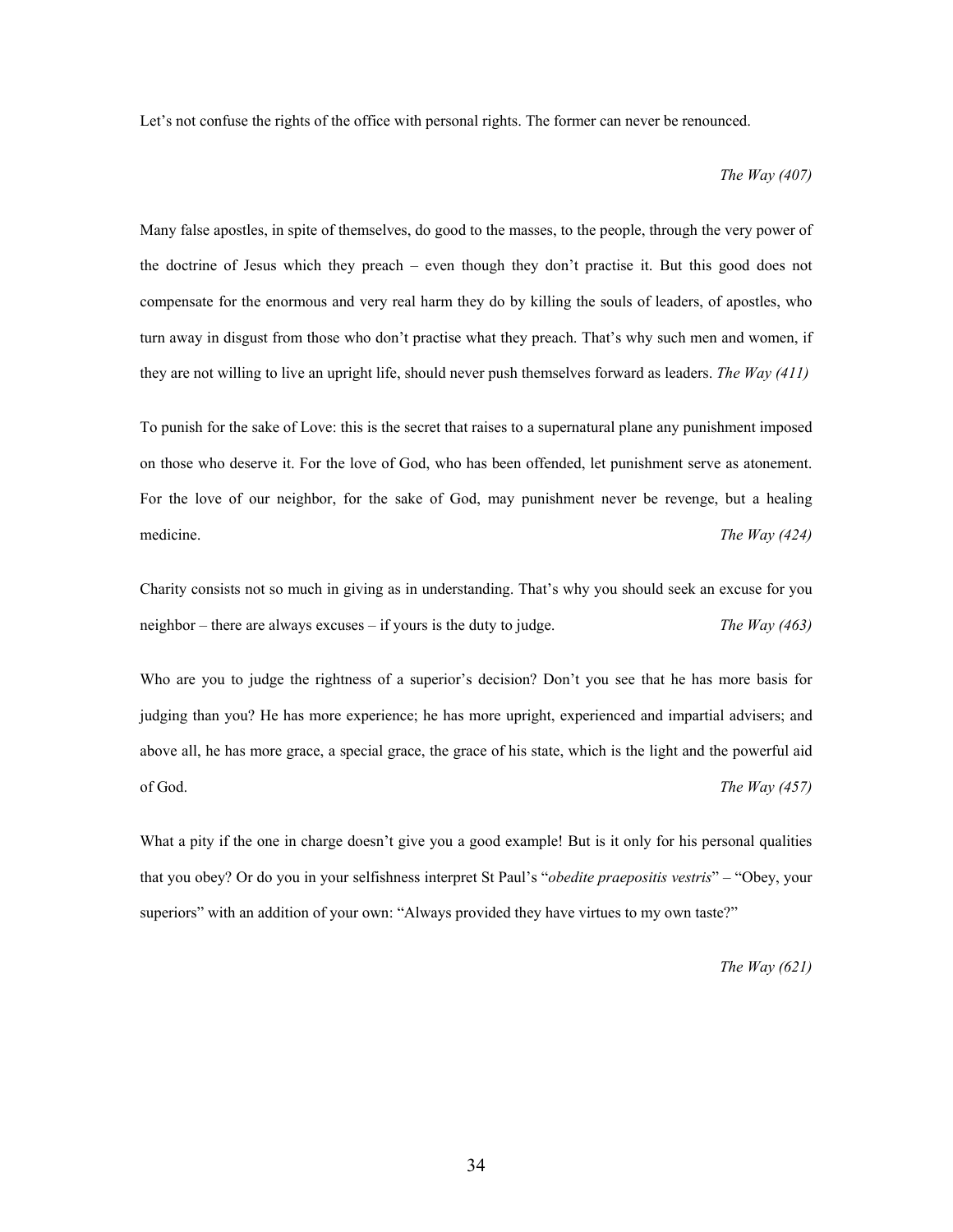# *Courage*

It is not pride, but fortitude, when you make your authority felt, cutting out what needs to be cut out, when the fulfillment of the Holy Will of God demands it. *The Forge (884)* 

In governing, after considering the common good, one must realize that both in spiritual and in civil affairs it will be very rare for a law to displease nobody. There is a popular saying: The rain never pleases everybody. Yet you can be sure that is not a defect of the law, but an unjustified rebelliousness of pride and selfishness by a few. *Furrow (385)* 

Governing often consists in knowing how, with patience and affection, to *draw good* out of people.

#### *Furrow (405)*

I felt pity for that man in office. He suspected that there might have been some problems, which are, after all, to be expected in life, yet he was taken aback and annoyed when he was told about them. He preferred to remain ignorant of them, to live in the shadow or twilight of his own vision, so that he might remain at ease. I advised him to face up to these things openly and clearly, so that in this very way they could be got rid of. I assured him that then he would truly live in peace. You must not solve problems, your own or those of others, by ignoring them; this would be nothing short of laziness and comfort-seeking, which would open the door to the action of the devil. *Furrow (581)* 

If someone thought that wolves could be reared among sheep, imagine what chance the sheep would have.

#### *Furrow (967)*

Don't let the lack of "instruments" stop your work. Begin as well as you can. As time passes, the function will create the organ. Some instruments formerly worthless, will become suitable. The rest can undergo a surgical operation, even though it be painful (there were no better "surgeons" than the saints!) and the work will go on. **The Way (488)** *The Way (488)*